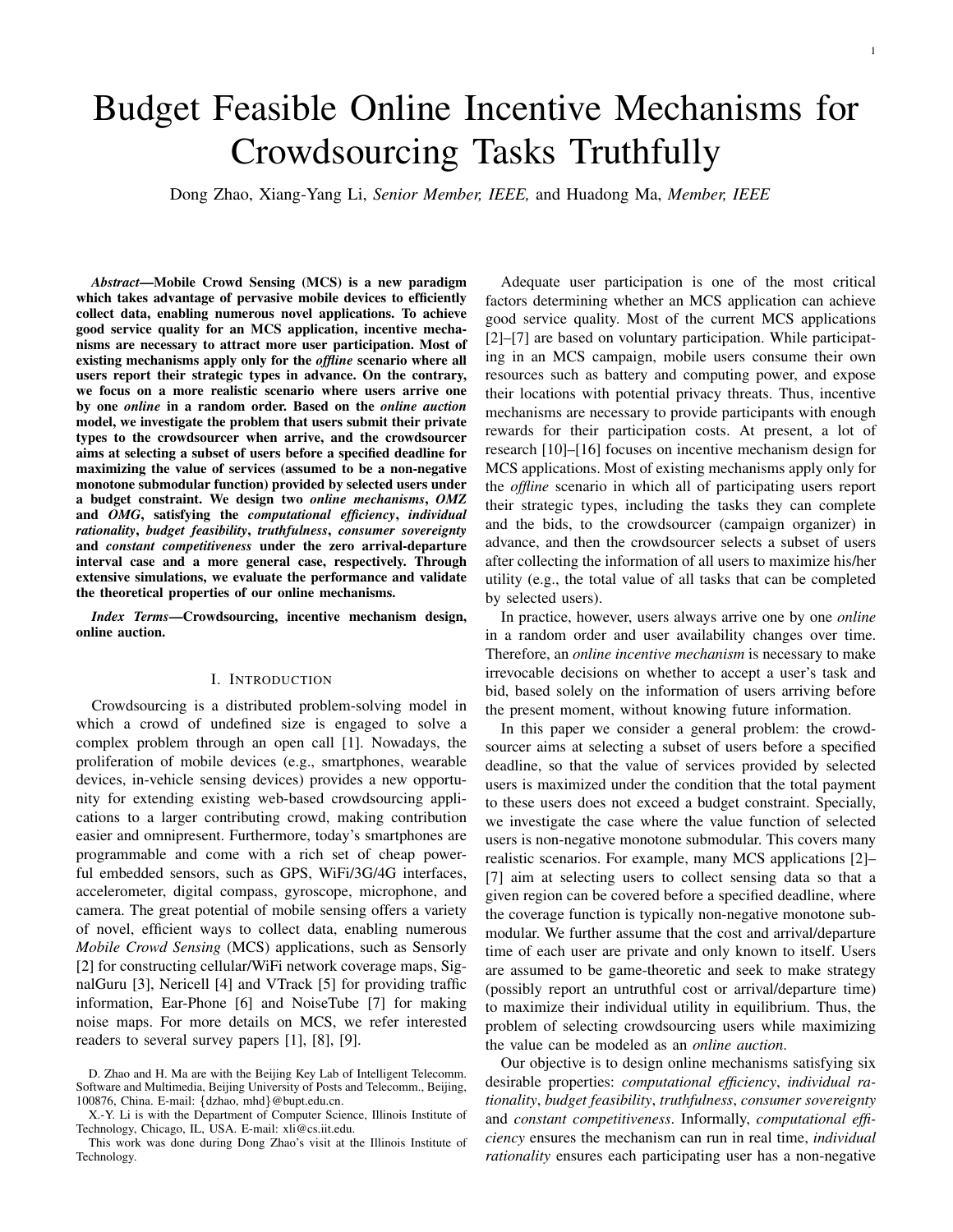utility, *budget feasibility* ensures the crowdsourcer's budget constraint is not violated, *truthfulness* ensures the participating users report their true costs (*cost-truthfulness*) and arrival/departure times (*time-truthfulness*), *consumer sovereignty* ensures each participating user has a chance to win the auction, and *constant competitiveness* guarantees that the mechanism performs close to the optimal solution in the offline scenario where all users' information are known a priori. Although several recent studies also investigate online mechanisms for crowdsourcing markets [17]–[19], they focus on different models or goals, or fail to consider some important properties.

The main idea behind our online mechanisms is to adopt a multiple-stage sampling-accepting process. At every stage the mechanism allocates tasks to a user only if his/her marginal density is not less than a certain density threshold that has been computed using previous users' information, and the budget allocated for the current stage has not been exhausted. Meanwhile, the user obtains a bid-independent payment. The density threshold is computed in a manner that guarantees desirable performance properties of the mechanism. We first consider the *zero arrival-departure interval* case where the arrival time of each user equals to his/her departure time (Section III). In this case, achieving time-truthfulness is trivial. We present an online mechanism *OMZ* satisfying all desirable properties under this special case without considering the timetruthfulness. Then we revise the *OMZ* mechanism, and present another online mechanism *OMG* satisfying all desirable properties under a more *general* case (Section IV).

The remainder of this paper is organized as follows. In Section II we describe the MCS system model, and formulate the problem as an online auction. We then present two online mechanisms, *OMZ* and *OMG*, satisfying all desirable properties under the *zero arrival-departure interval* case and the *general* case in Section III and IV, respectively. Performance evaluations are presented in Section V. We review the related work in Section VII, and conclude this paper in Section VIII.

#### II. SYSTEM MODEL AND PROBLEM FORMULATION

We use Fig. 1 to illustrate an MCS system. The system consists of a *crowdsourcer*, which resides in the cloud and consists of multiple sensing servers, and many smartphone *users*, which are connected to the cloud by cellular networks (e.g., GSM/3G/4G) or Wi-Fi connections. The crowdsourcer first publicizes an MCS campaign in a *Region of Interest (RoI)*, aiming at finding some users to complete a set of tasks  $\Gamma = {\tau_1, \tau_2, \ldots, \tau_m}$  in the RoI before a specified deadline *T*. Assume that a crowd of mobile users  $\mathcal{U} = \{1, 2, \ldots, n\}$ interested in participating in the campaign arrive online in a random order, where *n* is unknown. Each user *i* has an arrival time  $a_i \in \{1, \ldots, T\}$ , a departure time  $d_i \in \{1, \ldots, T\}$ ,  $d_i \ge a_i$ , and a subset of tasks  $\Gamma_i \subseteq \Gamma$  he/she can complete within this time interval. Meanwhile, user *i* also has an associated cost  $c_i \in \mathbb{R}_+$  for performing sensing tasks. All information constitutes the *type* of user *i*,  $\theta_i = (a_i, d_i, \Gamma_i, c_i)$ . In this paper we consider two models with respect to the distribution of users:

• The i.i.d. model: The costs and values of users are i.i.d. sampled from some *unknown* distributions.



Fig. 1. Illustration of a mobile crowd sensing system.

• The secretary model: An adversary gets to decide on the costs and values of users, but not on the *order* in which they are presented to the crowdsourcer.

In fact, the i.i.d. model is a special case of the secretary model, since the sequence can be determined by first picking a multiset of costs or values from the (unknown) distribution, and then permuting them randomly. Note that these two models are different from the *oblivious adversarial model*, where an adversary chooses a *worst-case* input stream including the users' costs, values and their arrival orders.

We model the interactive process between the crowdsourcer and users as an *online auction*. Each user expects a *payment* in return for his/her service. Therefore, he/she makes a price that he/she expects, called *bid*, for selling his/her sensing data. When a user arrives, the crowdsourcer must decide whether to buy the service of this user, and if so, at what price, before he/she departs. Assume that the crowdsourcer has a budget constraint *B* indicating the maximum value that he/she is willing to pay. Therefore, the crowdsourcer always expects to obtain the maximum value from the selected users' services under the budget constraint.

Users are assumed to be game-theoretic and seek to make *strategy* to maximize their individual utility in equilibrium. Note that the arrival/departure time and cost of user *i* are private and only known to himself/herself. Only the task set Γ*<sup>i</sup>* must be true since the crowdsourcer can identify whether the announced tasks are performed *<sup>∗</sup>* . In other words, user *i* may misreport all information about his/her type except for Γ*<sup>i</sup>* . The budget and value function of the crowdsourcer are common knowledge. Although we do not require a user to declare his/her departure time until the moment of his/her departure, we find it convenient to analyze our auctions as directrevelation mechanisms (DRMs) [21]. The strategy space in an online DRM allows a user to declare some possibly untruthful type  $\hat{\theta}_i = (\hat{a}_i, \hat{d}_i, \Gamma_i, b_i)$ , subject to  $a_i \leq \hat{a}_i \leq \hat{d}_i \leq d_i$ . Note that we assume that a user cannot announce an earlier arrival time or a later departure time than his/her true arrival/departure time. This assumption is justified if the user's presence can be directly verified, or (in the case of "no early arrivals") if we

*<sup>∗</sup>*If the user fails to complete the tasks, or fails to meet the time or quality requirement, the crowdsourcer can give no payment or less payment, or records his/her reputation for assisting in future decision [20].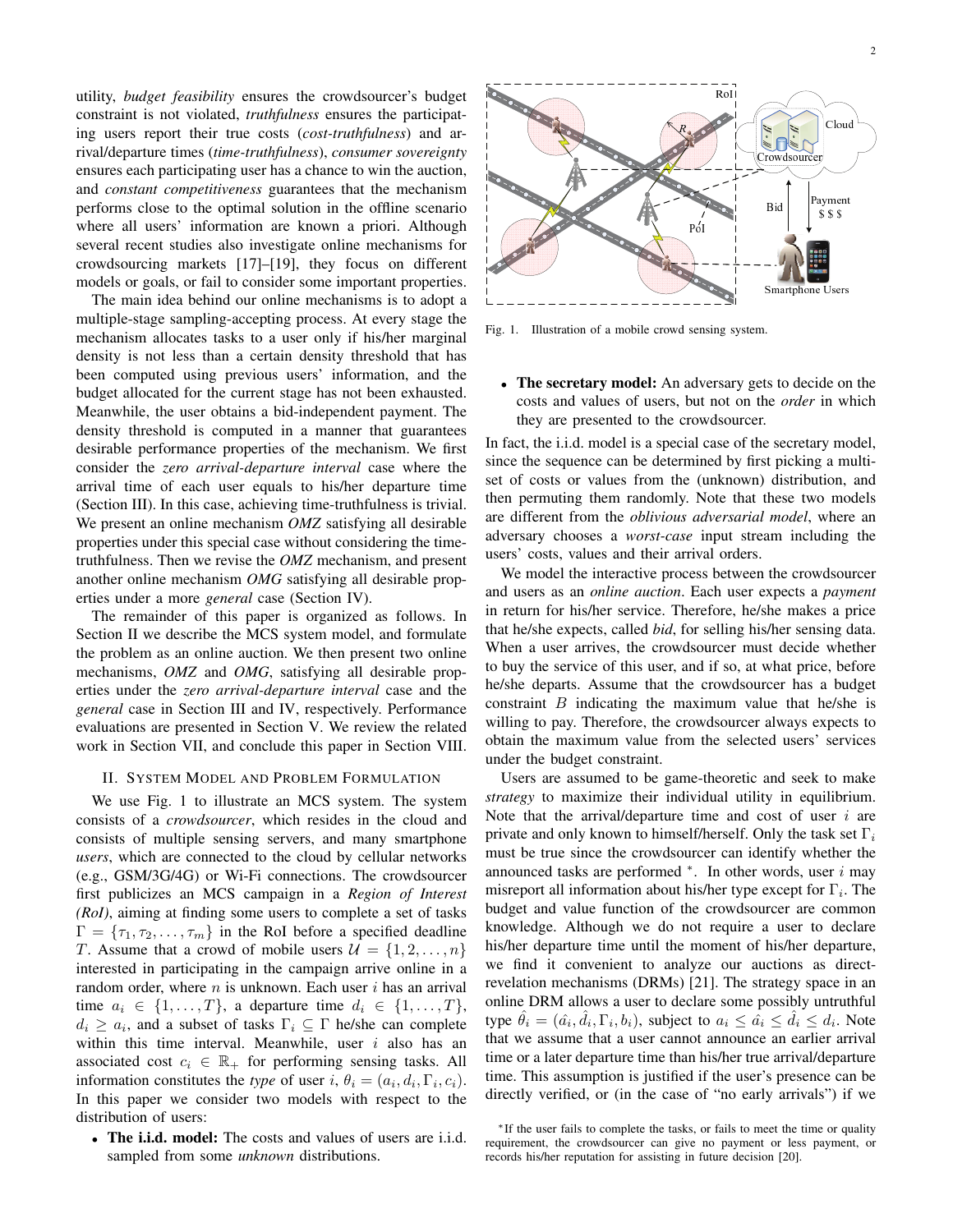think of  $a_i$  as the time at which the user first becomes aware of the existence of the auction or of his own desire to participate in it [22].

In order to obtain the required service, the crowdsourcer needs to design an *online mechanism*  $\mathcal{M} = (f, p)$  consisting of an *allocation* function *f* and a *payment* function *p*. For any *strategy sequence*  $\hat{\theta} = (\hat{\theta}_1, \dots, \hat{\theta}_n)$ , the allocation function  $f(\hat{\theta})$  computes an allocation of tasks for a selected subset of users  $S \subseteq U$ , and the payment function  $p(\hat{\theta})$  returns a vector  $(p_1(\hat{\theta}), \ldots, p_n(\hat{\theta}))$  of payments to the users. Note that, the crowdsourcer, when presented with the strategy  $\hat{\theta}_i$  of user *i*, must decide whether to accept user *i* at what price  $(p_i)$  before the time step  $\hat{d}_i$ .

The *utility* of user *i* is

$$
u_i = \begin{cases} p_i - c_i, & \text{if } i \in \mathcal{S}; \\ 0, & \text{otherwise.} \end{cases}
$$

Let  $V(S)$  denote the *value* function of the crowdsourcer over the selected subset of users *S*. The crowdsourcer expects to obtain the maximum value from the selected users' services under the budget constraint, i.e.,

**Maximize** 
$$
V(S)
$$
 **subject to**  $\sum_{i \in S} p_i \leq B$ .

In this paper, we focus on the case where  $V(S)$  is non-negative monotone submodular. This covers many realistic scenarios.

Definition 1 (Monotone Submodular Function). *Let* Ω *be a finite set. For any*  $X \subseteq Y \subseteq \Omega$  *and*  $x \in \Omega \backslash Y$ , *a function*  $f: 2^{\Omega} \mapsto \mathbb{R}$  *is called submodular if and only if* 

$$
f(X \cup \{x\}) - f(X) \ge f(Y \cup \{x\}) - f(Y),
$$

*and it is monotone (increasing) if and only if*  $f(X) < f(Y)$ , *where* 2 <sup>Ω</sup> *denotes the power set of* Ω*, and* R *denotes the set of reals.*

Application Scenario Illustration: As illustrated in Fig. 1, we consider the scenario where the crowdsourcer expects to obtain the sensing data covering all roads in an RoI. For example, in Sensorly [2] or Ear-Phone [6], the crowdsourcer allocates tasks to the smartphone users for constructing sensing maps of Wi-Fi signals or environmental noises. For convenience of calculations, we divide each road in the RoI into multiple discrete *Points of Interest (PoIs)*, and the objective of the crowdsourcer is equivalent to obtaining the sensing data covering all PoIs before *T*. The set of PoIs is denoted by  $\Gamma = {\tau_1, \tau_2, \ldots, \tau_m}$ . Assume that each sensor follows a geometric disk sensing model with sensing range *R*, which means if user *i* senses at a location *L<sup>i</sup>* and obtain a reading, then any PoI within the disk with the origin at  $L_i$  and a radius of *R* has been covered once. The set of PoIs covered by user *i* is denoted by  $\Gamma_i \subseteq \Gamma$ , which means the sensing tasks that user *i* can complete. Without loss of generality, assume that each PoI  $\tau_j$  has a coverage requirement  $r_j \in \mathbb{Z}_+$  indicating how many times it requires to be sensed at most. The *value* of the selected users to the crowdsourcer is:

$$
V(S) = \sum_{j=1}^{m} \min\{r_j, \sum_{i \in S} v_{i,j}\},\
$$

where  $v_{i,j}$  equals to 1 if  $\tau_j \in \Gamma_i$ , and 0 otherwise.

## **Lemma 1.** *The value function*  $V(S)$  *is monotone submodular.*

The proof of Lemma 1 is given in Appendix A.

Our objective is to design an online mechanism satisfying the following six desirable properties:

- *•* Computational Efficiency: A mechanism is *computationally efficient* if both the allocation and payment can be computed in polynomial time as each user arrives.
- **Individual Rationality:** Each participating user will have a non-negative utility:  $u_i \geq 0$ , if he/she reports the true cost and arrival/departure time.
- *•* Budget Feasibility: We require the mechanism to be *budget feasible*:  $\sum_{i \in S} p_i \leq B$ .
- *•* Truthfulness: A mechanism is *cost-* and *time-truthful* (or simply called *truthful*, or *incentive compatible* or *strategyproof*) if reporting the true cost and arrival/departure time is a *dominant strategy* for all users *†* . In other words, no user can improve his/her utility by submitting a false cost, or arrival/departure time, no matter what others submit.
- *•* Consumer Sovereignty: The mechanism cannot arbitrarily exclude a user; the user will be selected by the crowdsourcer and obtain a payment if only his/her bid is sufficiently low while others are fixed.
- Competitiveness: The goal of the mechanism is to maximize the value of the crowdsourcer. To quantify the performance of the mechanism we compare its solution with the *optimal solution*: the solution obtainable in the offline scenario where the crowdsourcer has full knowledge about users' types. A mechanism is  $O(g(n))$ *competitive* if the ratio between the online solution and the optimal solution is  $O(q(n))$ . Ideally, we would like our mechanism to be *O*(1)-*competitive*.

The importance of the first three properties is obvious, because they together guarantee that the mechanism can be implemented in real time and satisfy the basic requirements of both the crowdsourcer and users. In addition, the last three properties are indispensable for guaranteeing that the mechanism has high performance and robustness. The truthfulness aims at eliminating the fear of market manipulation and the overhead of strategizing over others for the participating users. The consumer sovereignty aims at guaranteeing that each participating user has a chance to win the auction and obtain a payment, otherwise it will hinder the users' completion or even result in task starvation. Besides, if some users are guaranteed not to win the auction, then being truthful or not will have the same outcome. For this reason, the property satisfying both the consumer sovereignty and the truthfulness is also called *strong truthfulness* by Hajiaghayi et al. [21]. Later we will show that satisfying consumer sovereignty is not trivial in the online scenario, which is in contrast to the offline scenario. Finally, we expect that our mechanism has a constant competitiveness under both the *i.i.d.* model and the *secretary* model. Note that no constant-competitive auction is possible under the *oblivious adversarial* model [23].

<sup>†</sup>It also implies the "dominant strategy equilibrium" in the mechanism [21].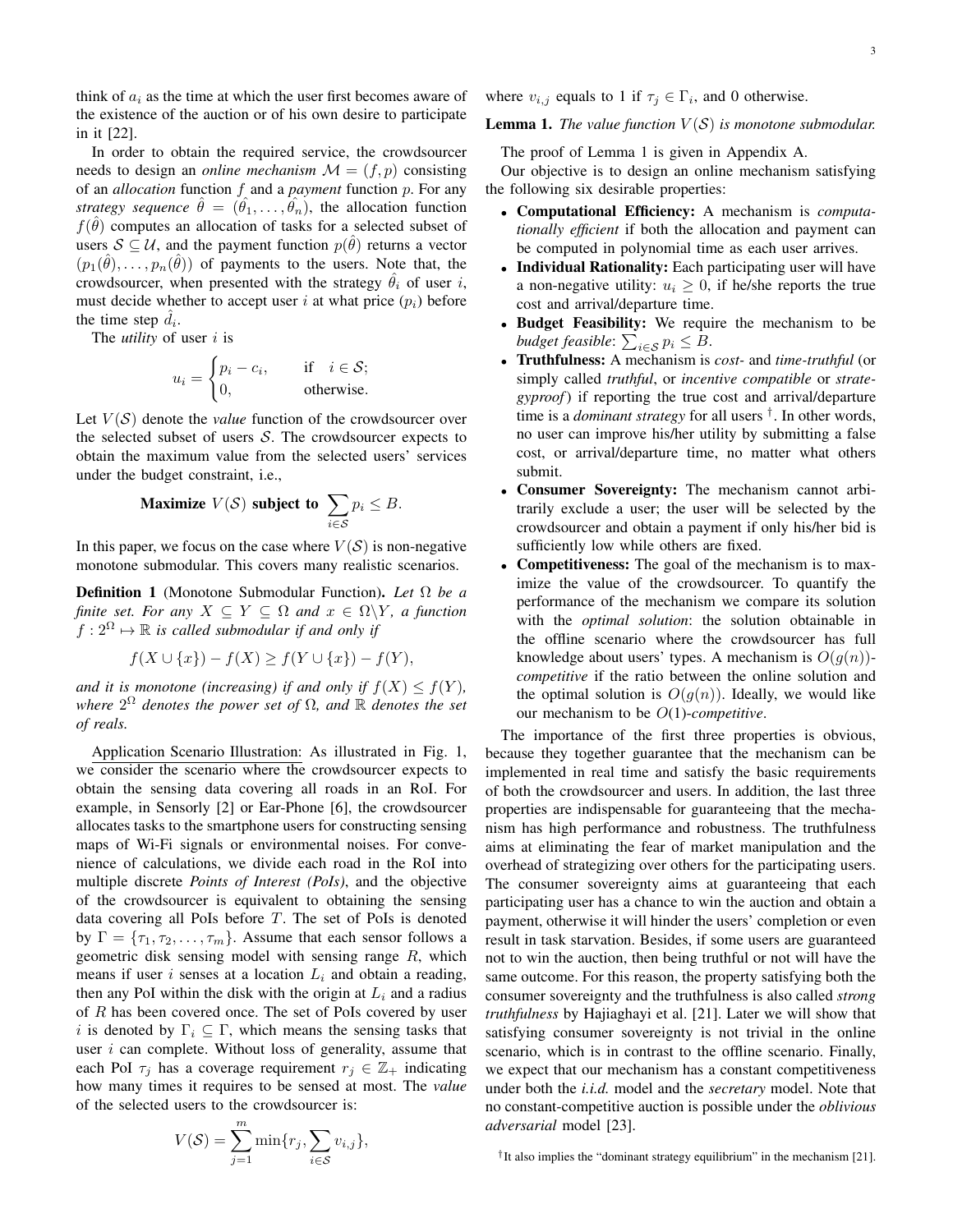TABLE I FREQUENTLY USED NOTATIONS.

| Notation                             | Description                                                |
|--------------------------------------|------------------------------------------------------------|
| $\mathcal{U}, n, i$                  | set of users, number of users, and one user                |
| $\Gamma, m, \tau_i$                  | set of tasks, number of tasks, and one task                |
| B, B'                                | budget constraint and stage-budget                         |
| T, T', t                             | deadline, end time step of each stage, and each time step  |
| $a_i, \hat{a_i}$                     | true arrival time and strategic arrival time of user $i$   |
| $d_i, \hat{d}_i$                     | true departure time and strategic departure time of user i |
| $\Gamma_i$                           | set of user i's tasks                                      |
| $c_i, b_i$                           | true cost and bid of user $i$                              |
| $\theta_i, \hat{\theta_i}$           | true type and strategy of user $i$                         |
| S, S'                                | set of selected users and sample set                       |
| $p_i, u_i$                           | payment and utility of user i                              |
| V(S)                                 | value function of the crowdsourcer over $S$                |
|                                      | marginal value of user i over $S$                          |
| $V_i(\mathcal{S}) \ \rho^*_{\delta}$ | density threshold                                          |
|                                      | parameter used for computing the density threshold         |
| $\omega$                             | parameter assumed on users' value                          |

Table I lists frequently used notations.

## III. ONLINE MECHANISM UNDER ZERO ARRIVAL-DEPARTURE INTERVAL CASE

In this section, we consider a special case where the arrival time of each user equals to his/her departure time. In this case, each user is impatient since the decision must be made immediately once he/she arrives. Note that achieving timetruthfulness is trivial in this case. It is because that any user has no incentive to report a later arrival time or an earlier departure time than his/her true arrival/departure time, since the user cannot perform any sensing task or obtain a payment after he/she departs. In this section, we present an online mechanism *OMZ* satisfying all desirable properties under this *zero arrival-departure interval* case, without considering the time-truthfulness. Then, in Section IV we revise this mechanism and prove the revised one satisfies all desirable properties including the time-truthfulness under the general case without *zero arrival-departure interval* assumption. To facilitate understanding, in this section it is also assumed that no two users have the same arrival time. Note that this assumption can also be easily removed according to the revised mechanism in Section IV.

#### *A. Mechanism Design*

An online mechanism needs to overcome several nontrivial challenges: first, the users' costs are unknown and need to be reported in a truthful manner; second, the total payment cannot exceed the crowdsourcer's budget; finally, the mechanism needs to cope with the online arrival of users. Previous solutions of online auctions and related problems [22], [24] always achieve desirable outcomes in online settings via a two-stage sampling-accepting process: the first batch of users is rejected and used as the sample which enables making an informed decision on whether accepting the rest of users. However, these solutions cannot guarantee the *consumer sovereignty*, since the first batch of users has no chance to win the auction no matter how low his/her cost is. It can lead to undesirable effects in our problem: automatically rejecting the first batch of users encourages users to arrive late; in other words, those users



Fig. 2. Illustration of a multiple-stage sampling-accepting process when  $T = 8$ .

arriving early have no incentive to report their bids, which may hinder the users' competition or even result in task starvation.

To address the above challenges, we design our online mechanism, *OMZ*, based on a *multiple-stage samplingaccepting* process. The mechanism dynamically increases the sample size and learns a *density threshold* used for future decision, while increasing the *stage-budget* it uses for allocation at various stages. The rationale behind this idea contains two points. First, each stage is an accepting process as well as a sampling process ready for the next stage, so users are not automatically rejected during the sampling process. Second, it adopts an "incremental learning" process. At first, the sample size is small, so we need to learn the density threshold frequently. As the sample size increases, a more accurate density threshold can be learned, so we can decrease the learning frequency gradually. The learned density threshold will be accurate enough when about a half of users have arrived (to be proved later in Lemma 7 and Lemma 10), so at that time, we can stop the learning process.

The whole process is illustrated in Algorithm 1. First, we divide all of *T* time steps into  $(\lfloor \log_2 T \rfloor + 1)$  stages:  $\{1, 2, \ldots, \lfloor \log_2 T \rfloor, \lfloor \log_2 T \rfloor + 1\}.$  The stage *i* ends at time step  $T' = \lfloor 2^{i-1}T/2^{\lfloor \log_2 T \rfloor} \rfloor$ . Correspondingly, the stage-budget for the *i*-th stage is allocated as  $B' = 2^{i-1}B/2^{\lfloor \log_2 T \rfloor}$ . Fig. 2 is an illustration when  $T = 8$ . When a stage is over, we add all users who have arrived into the sample set  $S'$ , and compute a density threshold  $\rho^*$  according to the information of samples and the allocated stage-budget *B′* . This density threshold is computed by calling the GetDensityThreshold algorithm (to be elaborated later), and used for making decision at the next stage. Specially, when the last stage  $i = \lfloor \log_2 T \rfloor + 1$  comes, the density threshold has been computed according to the information of all users arriving before time step  $|T/2|$ , and the allocated stage-budget *B/*2.

Algorithm 1: Online Mechanism under Zero Arrivaldeparture Interval Case (*OMZ*)

Input: Budget constraint *B*, deadline *T*  $1(t, T', B', \mathcal{S}', \rho^*, \mathcal{S}) \leftarrow (1, \frac{T}{2^{\lfloor \log_2 T \rfloor}}, \frac{B}{2^{\lfloor \log_2 T \rfloor}}, \emptyset, \epsilon, \emptyset);$ <sup>2</sup> while *t ≤ T* do <sup>3</sup> if *there is a user i arriving at time step t* then  $4$  | if  $b_i \leq V_i(\mathcal{S})/\rho^* \leq B' - \sum_{j \in \mathcal{S}} p_j$  then  $\mathcal{S} \quad | \quad | \quad p_i \leftarrow V_i(\mathcal{S})/\rho^*; \, \mathcal{S} \leftarrow \mathcal{S} \cup \{i\};$ 6 **else**  $p_i \leftarrow 0$ ;  $\begin{array}{|c|c|c|c|}\hline \rule{0pt}{8pt} \mathcal{S}' & \leftarrow \mathcal{S}' \cup \{i\};\ \hline \end{array}$ <sup>8</sup> end 9  $\vert$  if  $t = \vert T' \vert$  then <sup>10</sup> *ρ*  $*$   $\leftarrow$  GetDensityThreshold $(B', \mathcal{S}')$ ;  $T' \leftarrow 2T'; B' \leftarrow 2B';$ <sup>12</sup> end 13  $t \leftarrow t + 1;$ <sup>14</sup> end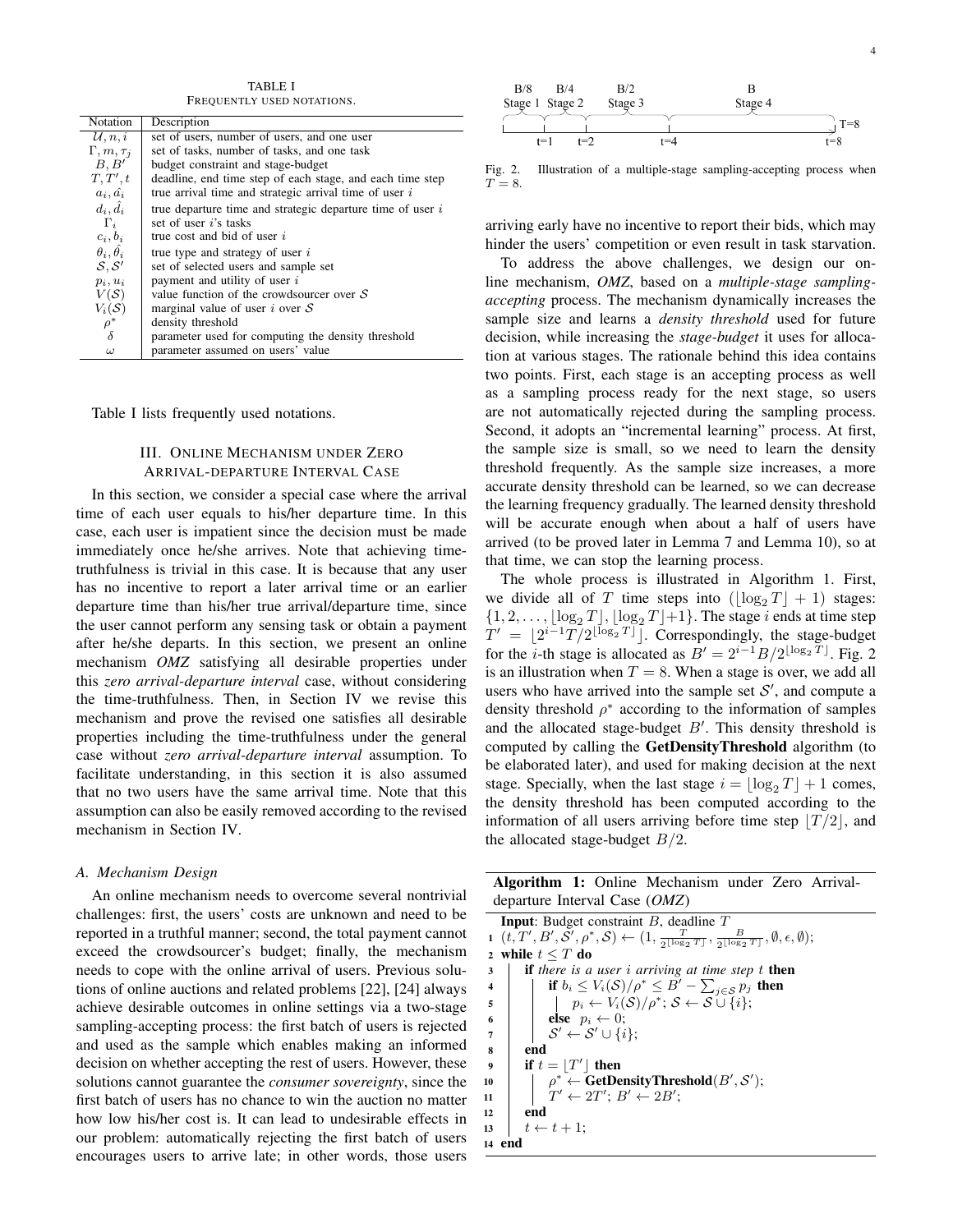Given a set of selected users *S*, the *marginal value* of user  $i \notin S$  is  $V_i(S) = V(S \cup \{i\}) - V(S)$ , and his/her *marginal density* is  $V_i(\mathcal{S})/b_i$ . When a new user *i* arrives, the mechanism allocates tasks to him/her as long as his/her marginal density is not less than the current density threshold  $\rho^*$ , and the allocated stage-budget *B′* has not been exhausted. Meanwhile, we give user *i* a payment

$$
p_i = V_i(\mathcal{S})/\rho^*
$$

*,*

and add this user to the set of selected users *S*. To start the mechanism, we initially set a small density threshold  $\epsilon$ , which is used for making decision at the first stage.

Since each stage maintains a common density threshold, it is natural to adopt a *proportional share* allocation rule to compute the density threshold from the sample set  $S'$  and the allocated stage-budget *B′* . As illustrated in Algorithm 2, the computation process adopts a greedy strategy. Users are sorted according to their increasing marginal densities. In this sorting the  $(i + 1)$ -th user is the user *j* such that  $V_j(\mathcal{J}_i)/b_j$  is maximized over  $S' \setminus \mathcal{J}_i$ , where  $\mathcal{J}_i = \{1, 2, \ldots, i\}$  and  $\mathcal{J}_0 = \emptyset$ . Considering the submodularity of  $V$ , this sorting implies that:

$$
\frac{V_1(\mathcal{J}_0)}{b_1} \ge \frac{V_2(\mathcal{J}_1)}{b_2} \ge \cdots \ge \frac{V_{|\mathcal{S}'|}(\mathcal{J}_{|\mathcal{S}'|-1})}{b_{|\mathcal{S}'|}}
$$

*.*

Find the largest *k* such that  $b_k \leq \frac{V_k(\mathcal{J}_{k-1})B}{V(\mathcal{J}_k)}$  $\frac{(J_k-1)D}{V(J_k)}$ . The set of selected users is  $\mathcal{J}_k = \{1, 2, \dots, k\}$ . Finally, we set the density threshold to be  $\frac{V(\mathcal{J}_k)}{\delta B'}$ . Here we set  $\delta > 1$  to obtain a slight underestimate of the density threshold for guaranteeing enough users selected and avoiding the waste of budget. Later we will fix the value of  $\delta$  elaborately to enable the mechanism achieving a constant competitive ratio.

| <b>Algorithm 2: GetDensityThreshold</b>                                                                                                                                                     |  |  |
|---------------------------------------------------------------------------------------------------------------------------------------------------------------------------------------------|--|--|
| <b>Input:</b> Stage-budget $B'$ , sample set $S'$                                                                                                                                           |  |  |
| $1 \mathcal{J} \leftarrow \emptyset; i \leftarrow \arg \max_{j \in \mathcal{S}'} (V_j(\mathcal{J})/b_j);$                                                                                   |  |  |
| 2 while $b_i \leq \frac{V_i(\mathcal{J})B'}{V(\mathcal{J} \cup \{i\})}$ do                                                                                                                  |  |  |
| $\begin{array}{c}\n3 \mid \mathcal{J} \leftarrow \mathcal{J} \cup \{i\}; \\ 4 \mid i \leftarrow \arg \max_{j \in \mathcal{S}' \setminus \mathcal{J}} (V_j(\mathcal{J})/b_j); \n\end{array}$ |  |  |
|                                                                                                                                                                                             |  |  |
| 5 end                                                                                                                                                                                       |  |  |
| 6 $\rho \leftarrow V(\mathcal{J})/B';$                                                                                                                                                      |  |  |
| 7 return $\rho/\delta$ ;                                                                                                                                                                    |  |  |
|                                                                                                                                                                                             |  |  |

In the following, we use an example to illustrate how the *OMZ* mechanism works.

Example 1. *Consider a crowdsourcer with the budget constraint*  $B = 16$  *and the deadline*  $T = 8$ *. There are five users arriving online before the deadline with types*  $\theta_i$  =  $(a_i, d_i, \Gamma_i, c_i)$ , where  $a_i = d_i$ , and  $\Gamma_i$  can be omitted by *assuming that each user has the same marginal value 1. Here the types*  $(a_i, d_i, c_i)$  *of the five users are:*  $\theta_1 = (1, 1, 2)$ *,*  $\theta_2 = (2, 2, 4)$ ,  $\theta_3 = (4, 4, 5)$ ,  $\theta_4 = (6, 6, 1)$ , and  $\theta_5 = (7, 7, 3)$ .

We set  $\epsilon = 1/2$  and  $\delta = 1$ . Then the *OMZ* mechanism works as follows.

 $\Diamond t = 1$ :  $(T', B', S', \rho^*, \mathcal{S}) = (1, 2, \emptyset, 1/2, \emptyset), V_1(\mathcal{S})/b_1 =$ 1/2, thus  $p_1 = 2, S = \{1\}, S' = \{1\}.$  Update the density threshold:  $\rho^* = 1/2$ .

- $\alpha$  *t* = 2:  $(T', B', S', \rho^*, S)$  =  $(2, 4, \{1\}, 1/2, \{1\}),$  $V_2(\mathcal{S})/b_2 = 1/4$ , thus  $p_2 = 0$ ,  $\mathcal{S}' = \{1, 2\}$ . Update the density threshold:  $\rho^* = 1/4$ .
- $\circ$  *t* = 4:  $(T', B', S', \rho^*, S) = (4, 8, \{1, 2\}, 1/4, \{1\}),$  $V_3(\mathcal{S})/b_3 = 1/5$ , thus  $p_3 = 0$ ,  $\mathcal{S}' = \{1, 2, 3\}$ . Update the density threshold:  $\rho^* = 1/4$ .
- $\varphi$  t = 6:  $(T', B', S', \rho^*, S) = (8, 16, \{1, 2, 3\}, 1/4, \{1\}),$  $V_4(\mathcal{S})/b_4 = 1$ , thus  $p_4 = 4$ ,  $\mathcal{S} = \{1, 4\}$ ,  $\mathcal{S}' = \{1, 2, 3, 4\}$ .
- $\varphi$  t = 7:  $(T', B', S', \rho^*, S) = (8, 16, \{1, 2, 3, 4\}, 1/4, \{1, 4\}),$  $V_5(\mathcal{S})/b_5 = 1/3$ , thus  $p_5 = 4$ . Finally, the set of selected users is  $S = \{1, 4, 5\}$ , and the payments of these selected 3 users are 2, 4, 4 respectively.

#### *B. Mechanism Analysis*

In the following, we will first prove that *OMZ* satisfies the computational efficiency (Lemma 2), individual rationality (Lemma 3), budget feasibility (Lemma 4), cost-truthfulness (Lemma 5), and consumer sovereignty (Lemma 6). Then, we will prove that *OMZ* can achieve a constant competitive ratio under both the i.i.d. model (Lemma 7) and the secretary model (Lemma 10) by elaborately fixing different values of *δ*.

#### Lemma 2. *The OMZ mechanism is computationally efficient.*

*Proof:* Since the mechanism runs online, we only need to focus on the computation complexity at each time step *t ∈ {*1*, . . . , T}*. Computing the marginal value of user *i* takes  $O(|\Gamma_i|)$  time, which is at most  $O(m)$ . Thus, the running time of computing the allocation and payment of user *i* (lines 3- 8) is bounded by  $O(m)$ . Next, we analyze the complexity of computing the density threshold (Algorithm 2). Finding the user with maximum marginal density takes  $O(m|\mathcal{S}'|)$ time. Since there are *m* tasks and each selected user should contribute at least one new task, the number of winners is at most  $\min\{m, |\mathcal{S}'|\}$ . Thus, the running time of Algorithm 2 is bounded by  $O(m|\mathcal{S'}| \min\{m, |\mathcal{S'}|\})$ . Therefore, the computation complexity at each time step (lines 3-13) is bounded by  $O(m|\mathcal{S}'| \min\{m, |\mathcal{S}'|\})$ . At the last stage, the sample set  $\mathcal{S}'$ has the maximum number of samples, being *n/*2 with high probability. Thus, the computation complexity at each time step is bounded by  $O(mn \min\{m, n\})$ .

Note that the above analysis is very conservative. In practice, the running time  $O(|\Gamma_i|)$  of computing the marginal value is much less than *O*(*m*). Moreover, the running time of *OMZ* will increase linearly with *n* especially when *n* is large.

#### Lemma 3. *The OMZ mechanism is individually rational.*

*Proof:* From the lines 4-6 of Algorithm 1, we know that  $p_i \geq b_i$  if  $i \in S$ , otherwise  $p_i = 0$ . Thus, we have  $u_i \geq 0$ .

#### Lemma 4. *The OMZ mechanism is budget feasible.*

*Proof:* At each stage  $i \in \{1, 2, \ldots, \lfloor \log_2 T \rfloor, \lfloor \log_2 T \rfloor + \lfloor \log_2 T \rfloor\}$ 1}, the mechanism uses a stage-budget  $B' = \frac{2^{i-1}B}{2^{\lfloor \log_2 T \rfloor}}$  $\frac{2^{v}+B}{2^{\lfloor \log_2 T \rfloor}}$ . From the lines 4-5 of Algorithm 1, it is guaranteed that the current total payment does not exceed the stage-budget *B′* . Specially, the budget constraint of the last stage is *B*. Therefore, every stage is budget feasible, and when the deadline *T* arrives, the total payment does not exceed *B*.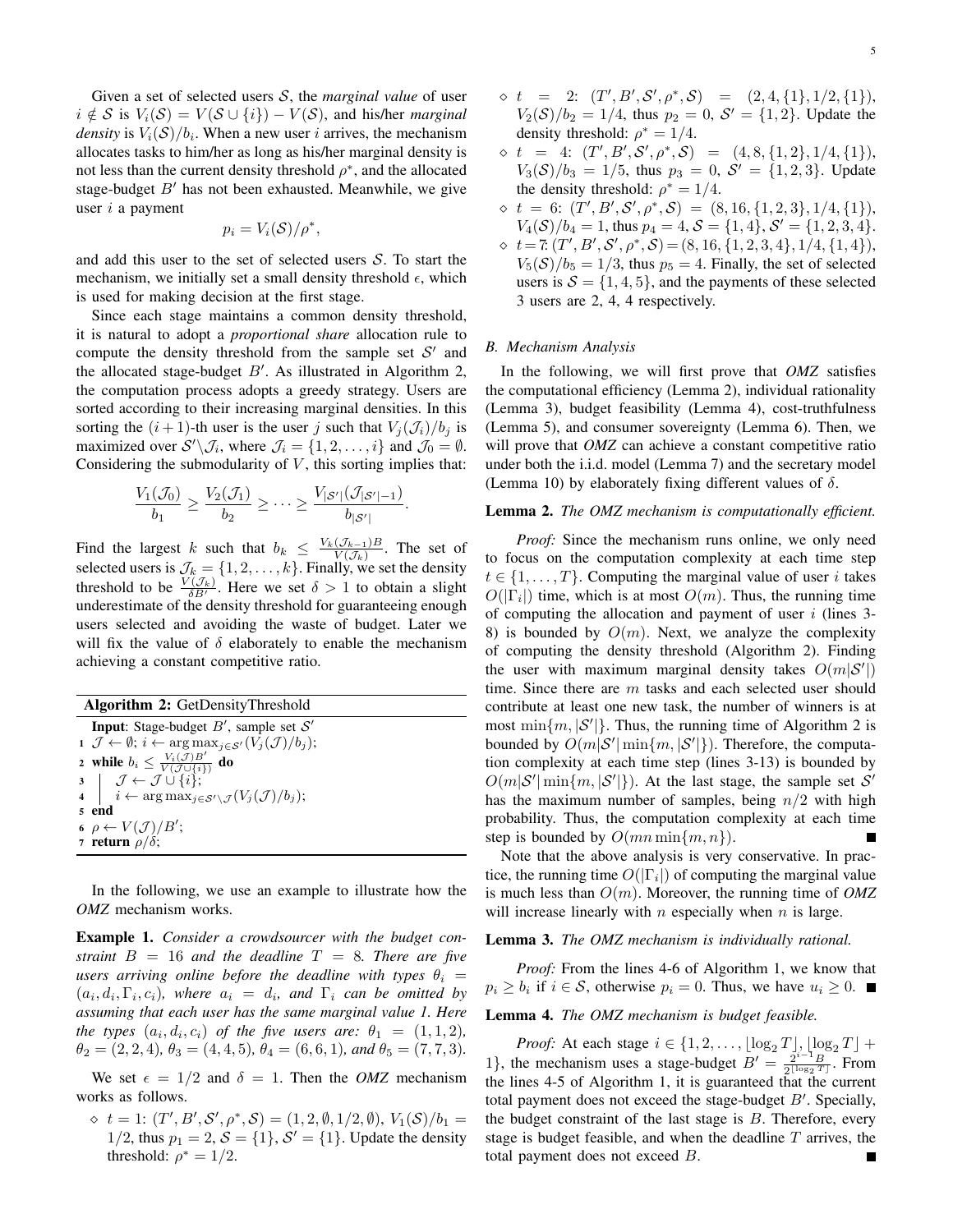Designing a cost-truthful mechanism relies on the rationale of *bid-independence*. Let *b−<sup>i</sup>* denote the sequence of bids arriving before the *i*-th bid  $b_i$ , i.e.,  $b_{-i} = (b_1, \ldots, b_{i-1})$ . We call such a sequence *prefixal*. Let *p ′* be a function from prefixal sequences to prices (non-negative real numbers). We extend the definition of bid-independence [25] to the online scenario:

Definition 2 (Bid-independent Online Auction). *An online auction is called bid-independent if the allocation and payment rules for each player i satisfy:*

- *a*) The auction constructs a price schedule  $p'(b_{-i})$ ;
- *b*) *If*  $p'(b_{-i}) \geq b_i$ , player *i* wins at price  $p_i = p'(b_{-i})$ ;
- *c*) *Otherwise, player i is rejected, and*  $p_i = 0$ *.*

Proposition 1. *( [23], Proposition 2.1) An online auction is cost-truthful if and only if it is bid-independent.*

Lemma 5. *The OMZ mechanism is cost-truthful.*

*Proof:* Consider a user *i* that arrives at some stage for which the density threshold is  $\rho^*$ . If by the time the user arrives there are no remaining budget, then the user's cost declaration will not affect the allocation of the mechanism and thus cannot improve his/her utility by submitting a false cost. Otherwise, assume there are remaining budget by the time the user arrives. In case  $c_i \leq V_i(\mathcal{S})/\rho^*$ , reporting any cost below  $V_i(\mathcal{S})/\rho^*$  would not make a difference in the user's allocation and payment and his/her utility would be  $V_i(\mathcal{S})/\rho^* - c_i \geq 0$ . Declaring a cost above  $V_i(\mathcal{S})/\rho^*$  would make the worker lose the auction, and his/her utility would be 0. In case  $c_i > V_i(\mathcal{S})/\rho^*$ , declaring any cost above  $V_i(\mathcal{S})/\rho^*$ would leave the user unallocated with utility 0. If the user declares a cost lower than  $V_i(\mathcal{S})/\rho^*$  he/she will be allocated. In such a case, however, his/her utility will be negative. Hence the user's utility is always maximized by reporting his/her true cost:  $b_i = c_i$ .

Lemma 6. *The OMZ mechanism satisfies the consumer sovereignty.*

*Proof:* Each stage is an accepting process as well as a sampling process ready for the next stage. As a result, users are not automatically rejected during the sampling process, and are allocated as long as their marginal densities are not less than the current density threshold, and the allocated stagebudget has not been exhausted.

Before analyzing the competitiveness of the *OMZ* mechanism, we first introduce an offline mechanism proposed by Singer [26], which has been proved to satisfy the *computational efficiency*, *individual rationality*, *budget feasibility*, and *truthfulness*. This mechanism does not have knowledge about users' costs, but it is an offline mechanism, i.e., all users submit their bids to the mechanism and wait for the mechanism to collect all the bids and decide on an allocation. This mechanism has been proved to be *O*(1)-*competitive* in maximizing the value of services received under budget constraint compared with the optimal solution. Therefore, we only need to prove that *OMZ* has a constant competitive ratio compared with this offline mechanism, then *OMZ* will also be *O*(1)-*competitive* compared with the optimal solution. Note that in the offline scenario satisfying the *time-truthfulness* and *consumer sovereignty* is trivial, since all decisions are made after that all users' information is submitted to the crowdsourcer.

The offline mechanism adopts a *proportional share allocation rule*. As described in Algorithm 3, it consists of two phases: the *winner selection* phase and the *payment determination* phase. The *winner selection* phase has the same working process as Algorithm 2. To compute the payment for each winner  $i \in S$ , we sort the users in  $\mathcal{U}\backslash\{i\}$ :

$$
\frac{V_{i_1}(\mathcal{Q}_0)}{b_{i_1}} \ge \frac{V_{i_2}(\mathcal{Q}_1)}{b_{i_2}} \ge \cdots \ge \frac{V_{i_{n-1}}(\mathcal{Q}_{n-2})}{b_{i_{n-1}}},
$$

 $V_{i_j}(\mathcal{Q}_{j-1}) = V(\mathcal{Q}_{j-1} \cup \{i_j\}) - V(\mathcal{Q}_{j-1})$  denotes the marginal value of the *j*-th user and  $Q_i$  denotes the first *j* users according to this sorting over  $U\backslash\{i\}$  and  $\mathcal{Q}_0 = \emptyset$ . The marginal value of user *i* at position *j* is  $V_{i(j)}(Q_{j-1}) =$ *V*( $Q_{j-1}$  *∪* {*i*}) *− V*( $Q_{j-1}$ ). Let *k*<sup>*'*</sup> denote the position of the last user  $i_j \in \mathcal{U} \backslash \{i\}$ , such that  $b_{i_j} \leq V_{i_j}(\mathcal{Q}_{j-1})B/V(\mathcal{Q}_j)$ . For brevity we will write  $b_{i(j)} = V_{i(j)}(Q_{j-1})b_{i_j}/V_{i_j}(Q_{j-1})$ , and  $\eta_{i(j)} = V_{i(j)}(Q_{j-1})B/V(Q_{j-1} \cup \{i\})$ . In order to guarantee the truthfulness, each winner should be paid the critical value, which means that user *i* would not win the auction if he/she bids higher than this value. Thus, the payment for user *i* should be the maximum of these  $k' + 1$  prices:

$$
p_i = \max_{j \in [k'+1]} \{\min\{b_{i(j)}, \eta_{i(j)}\}\}.
$$

Algorithm 3: Proportional Share Mechanism (Offline) [26]

|                  | <b>Input:</b> Budget constraint B, User set $U$                                                                                                                                                                                                                                                        |           |
|------------------|--------------------------------------------------------------------------------------------------------------------------------------------------------------------------------------------------------------------------------------------------------------------------------------------------------|-----------|
|                  | /* Winner selection phase                                                                                                                                                                                                                                                                              | $\star$ / |
|                  | $1 \mathcal{S} \leftarrow \emptyset; i \leftarrow \arg \max_{j \in \mathcal{U}} (V_j(\mathcal{S})/b_j);$                                                                                                                                                                                               |           |
|                  | 2 while $b_i \leq \frac{V_i(\mathcal{S})B}{V(\mathcal{S} \cup \{i\})}$ do                                                                                                                                                                                                                              |           |
|                  |                                                                                                                                                                                                                                                                                                        |           |
|                  | 3 $\begin{array}{c} S \leftarrow \mathcal{S} \cup \{i\};\\ 4 \leftarrow \arg \max_{j \in \mathcal{U} \setminus \mathcal{S}} (V_j(\mathcal{S})/b_j); \end{array}$                                                                                                                                       |           |
|                  | 5 end                                                                                                                                                                                                                                                                                                  |           |
|                  | /* Payment determination phase                                                                                                                                                                                                                                                                         | $\star/$  |
|                  | 6 foreach $i \in \mathcal{U}$ do $p_i \leftarrow 0$ ;                                                                                                                                                                                                                                                  |           |
|                  | 7 foreach $i \in S$ do                                                                                                                                                                                                                                                                                 |           |
| 8                | $\mathcal{U}' \leftarrow \mathcal{U} \backslash \{i\}; \mathcal{Q} \leftarrow \emptyset;$                                                                                                                                                                                                              |           |
| $\boldsymbol{9}$ | repeat                                                                                                                                                                                                                                                                                                 |           |
| 10               | $i_j \leftarrow \arg \max_{i \in \mathcal{U} \setminus \mathcal{Q}} (V_i(\mathcal{Q})/b_i);$<br>$\left  \begin{array}{c} i_j \leftarrow \arg \max_{j \in \mathcal{U} \setminus \mathcal{Q}} (V_j(\mathcal{Q})/b_j); \\ p_i \leftarrow \max\{p_i, \min\{b_{i(j)}, \eta_{i(j)}\}\}; \end{array} \right.$ |           |
| 11               |                                                                                                                                                                                                                                                                                                        |           |
| 12               | $\mathcal{Q} \leftarrow \mathcal{Q} \cup \{i_j\};$                                                                                                                                                                                                                                                     |           |
| 13               | until $b_{i_j} \leq \frac{V_{i_j}(\mathcal{Q}_{j-1})B}{V(\mathcal{Q})}$ ;                                                                                                                                                                                                                              |           |
|                  | 14 end                                                                                                                                                                                                                                                                                                 |           |
|                  | 15 return $(S, p)$ ;                                                                                                                                                                                                                                                                                   |           |

Let *Z* be the set of selected users *S* computed by Algorithm 3, and the value of *Z* is  $V(Z)$ . The density of *Z* is  $\rho =$  $V(Z)/B$ . Define  $Z_1$  and  $Z_2$  as the subsets of *Z* that appears in the first and second half of the input stream, respectively. When the stage  $\lfloor \log_2 T \rfloor$  is over, we obtain the sample set *S'* consisting of all users arriving before the time  $[T/2]$ . Thus, we have  $Z_1 = Z \cap S'$ , and  $Z_2 = Z \cap \{ \mathcal{U} \backslash S' \}$ . Let  $Z'_1$  denote the set of selected users computed by Algorithm 2 *‡* based on the sample set  $S'$  and the allocated stage-budget  $B/2$ , and the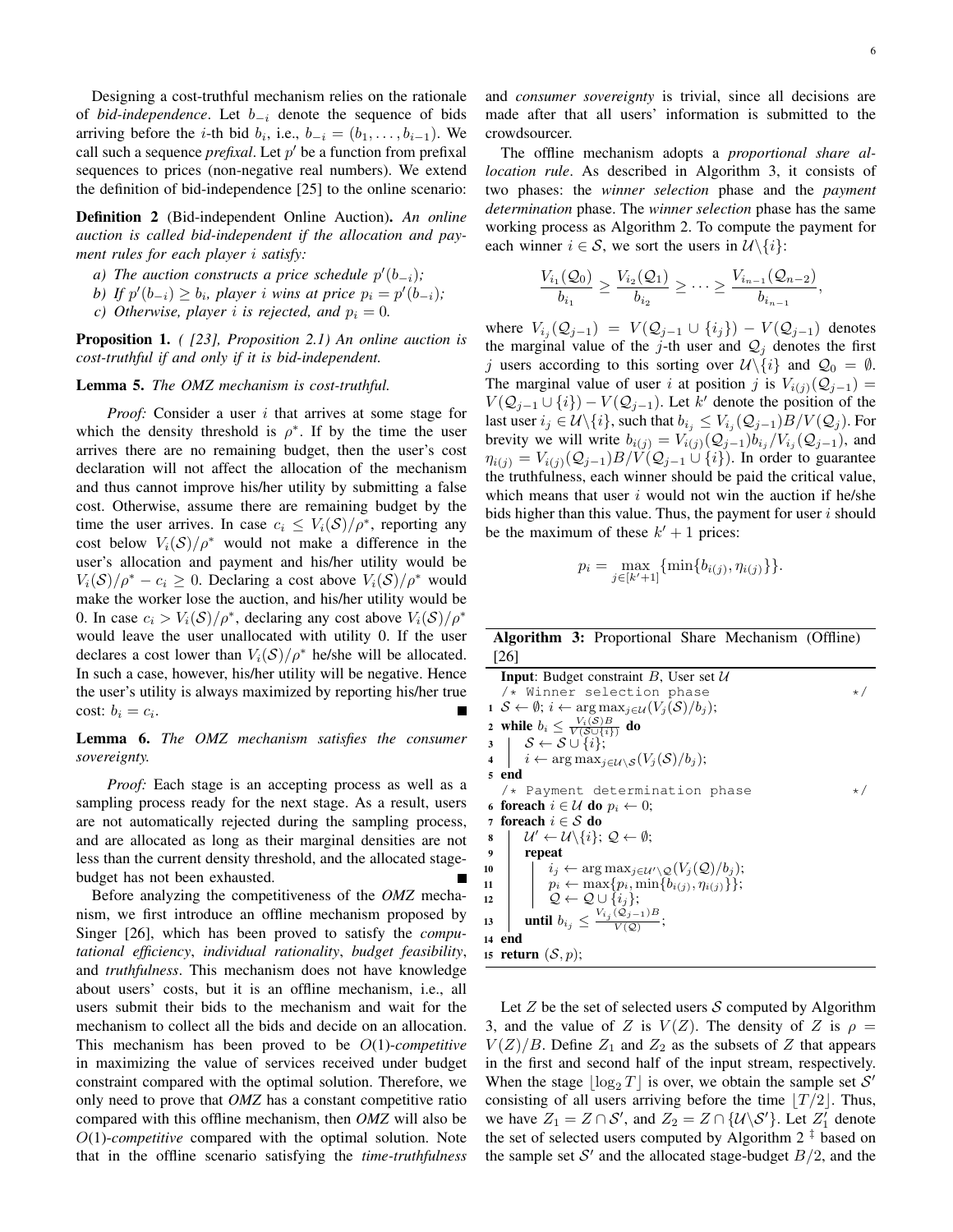value of  $Z'_1$  is  $V(Z'_1)$ . The density of  $Z'_1$  is  $\rho'_1 = 2V(Z'_1)/B$ . The density threshold of the last stage is  $\rho^* = \rho'_1/\delta$ . Let  $Z'_2$ denote the set of selected users computed by Algorithm 1 at the last stage. Assume that the value of each user is at most  $V(Z)/\omega$ , where the parameter  $\omega$  will be fixed later.

*1) Competitiveness Analysis under the I.I.D. Model:* Since the costs and values of all users are i.i.d., they can be selected in the set *Z* with the same probability. The sample set  $S'$  is a random subset of  $U$  since all users arrive in a random order. Therefore the number of users from *Z* in the sample set  $S'$  follows a hypergeometric distribution *H*( $n/2$ ,  $|Z|$ ,  $n$ ). Thus, we have  $\mathbb{E}[|Z_1|] = \mathbb{E}[|Z_2|] = |Z|/2$ . The value of each user can be seen as an i.i.d. random variable, and because of the submodularity of  $V(S)$ , it can be derived that:  $\mathbb{E}[V(Z_1)] = \mathbb{E}[V(Z_2)] \ge V(Z)/2$ . The expected total payments to the users from both  $Z_1$  and  $Z_2$  are *B*/2. Since  $V(Z'_1)$  is computed with the stage-budget *B*/2, it can be derived that:  $\mathbb{E}[V(Z_1')] \geq \mathbb{E}[V(Z_1)] \geq V(Z)/2$ , and  $\mathbb{E}[\rho'_1] \geq \rho$ , where the first inequality follows from the fact that  $V(Z_1')$  is the optimal solution computed by Algorithm 2 with stage-budget *B/*2 according to the *proportional share allocation* rule. Therefore, we only need to prove that the ratio of  $\mathbb{E}[V(Z'_2)]$  to  $\mathbb{E}[V(Z'_1)]$  is at least a constant, then the *OMZ* mechanism will also have a constant expected competitive ratio compared with the offline mechanism.

**Lemma 7.** For sufficiently large  $\omega$ , the ratio of  $\mathbb{E}[V(Z_2')]$  to  $\mathbb{E}[V(Z_1')]$  is at least a constant. Specially, this ratio approach*es*  $1/4$  *as*  $\omega \rightarrow \infty$  *and*  $\delta \rightarrow 4$ *.* 

## The proof of Lemma 7 is given in Appendix B. *2) Competitiveness Analysis under the Secretary Model:*

**Lemma 8.** *(* $[24]$ *, Lemma 16) For sufficiently large*  $\omega$ *, the random variable*  $|V(Z_1) - V(Z_2)|$  *is bounded by*  $V(Z)/2$ *with a constant probability.*

Note that a non-negative submodular function is also a subadditive function, so we have  $V(Z_1) + V(Z_2) \geq V(Z)$ . Thus, Lemma 8 can be easily extended to the following corollary.

**Corollary 1.** *For sufficiently large*  $\omega$ *, both*  $V(Z_1)$  *and*  $V(Z_2)$ *are at least*  $V(Z)/4$  *with a constant probability.* 

Lemma 9. *Given a sample set S ′ , the total value of selected users computed by Algorithm 2 with the budget B′/*2 *is at least a half of that computed with the budget B′ .*

The proof of Lemma 9 is given in Appendix C.

Note that the total value of selected users from the sample set *S ′* computed by Algorithm 2 with the budget *B* is not less than  $V(Z_1)$ . Thus, considering Corollary 1 and Lemma 9, it can be derived that:  $V(Z_1') \ge V(Z_1)/2 \ge V(Z)/8$ . Therefore, it only needs to prove that the ratio of  $V(Z_2')$ to  $V(Z'_1)$  is at least a constant, then the *OMZ* mechanism will also have a constant competitive ratio compared with the offline mechanism.

**Lemma 10.** For sufficiently large  $\omega$ , the ratio of  $V(Z'_2)$  to  $V(Z'_1)$  *is at least a constant. Specially, this ratio approaches*  $1/12$  *as*  $\omega \rightarrow \infty$  *and*  $\delta \rightarrow 12$ *.* 

The proof of Lemma 10 is given in Appendix D.

From the above analysis, we know that the *OMZ* mechanism has a competitive factor of at least 8 (96) of the offline *proportional share* solution under the i.i.d. model (the secretary model). While the competitive ratio may seem large, we emphasize that our goal is to show that the *OMZ* mechanism is indeed *O*(1)-*competitive*, and thus its performance guarantee is independent of the parameters of the problem (e.g. number of users, their costs, the tasks they can complete, etc.). We will later show that the mechanism performs well in practice (see Section V), implying that bounded competitive ratio serves as a good guide for designing such mechanisms.

Theorem 1. *The OMZ mechanism satisfies computational efficiency, individual rationality, budget feasibility, truthfulness, consumer sovereignty, and constant competitiveness under the zero arrival-departure interval case.*

## IV. ONLINE MECHANISM UNDER GENERAL CASE

In this section, we consider the general case where each user may have a *non-zero arrival-departure interval*, and there may be multiple online users in the auction simultaneously. First, we change the settings of Example 1 to show that the *OMZ* mechanism is *not* time-truthful under the general case.

Example 2. *All the settings are the same as Example 1 except for that user 1 has a non-zero arrival-departure interval,*  $a_1$   $\lt$ *d*<sub>1</sub>*. Specially, the type of user 1 is*  $\theta_1 = (1, 5, 2)$ *<i>.* 

In this example, if user 1 report his/her type truthfully, then he/she will obtain the payment 2 according to the *OMZ* mechanism. However, if user 1 delays announcing his/her arrival time and reports  $\theta'_1 = (5, 5, 2)$ , then he/she will improve his/her payment to 8 according to the *OMZ* mechanism (the detailed computing process is omitted).

In the following, we will present a new online mechanism, *OMG*, and prove that it satisfies all six desirable properties under the general case.

#### *A. Mechanism Design*

In order to hold desirable properties of *OMZ*, we adopt a similar algorithm framework under the general case. Meanwhile, in order to guarantee the *cost-* and *time-truthfulness*, it is necessary to modify *OMZ* based on three principles. First, any user is added to the sample set only when he/she departs; otherwise, the bid-independence will be destroyed if his/her arrival-departure time spans multiple stages, because a user can indirectly affect his/her payment now. Second, if there are multiple users who have not yet departed at some time, we sort these online users according to their marginal values, instead of marginal densities, and preferentially select those users with higher marginal value. In this way, the bidindependence can be held. Note that, this principle can be used to enable *OMZ* to adapt to the case when two users have the same arrival time. Third, whenever a new time step arrives,

*<sup>‡</sup>*When we mention Algorithm 2 in the following analysis, it means the line 10 in Algorithm 1, which calls the GetDensityThreshold algorithm.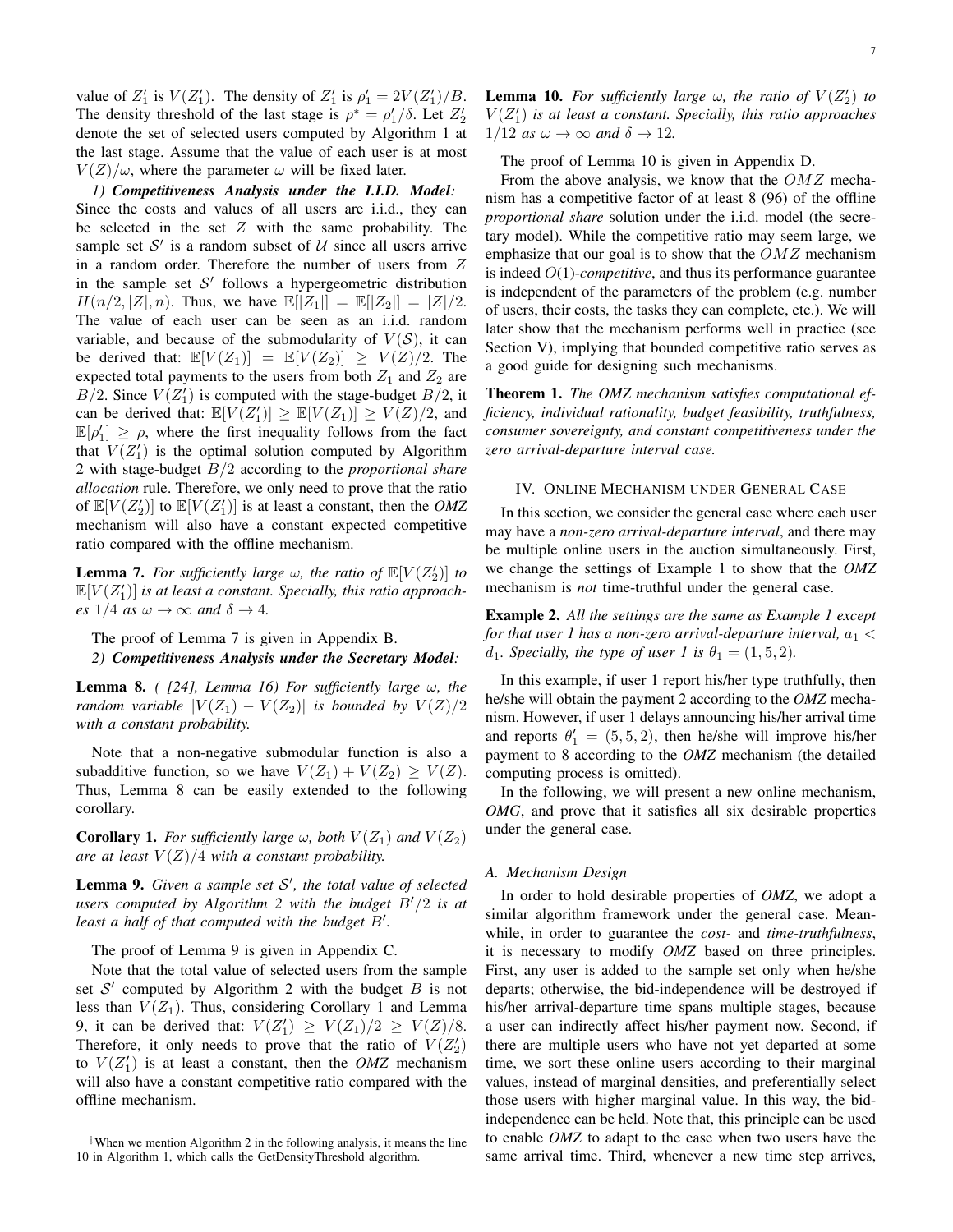we scan through the list of users who have not yet departed and selects those whose marginal densities are not less than the current density threshold under the stage-budget constraint, even if some arrived much earlier. At the departure time of any user who was selected as a winner, the user is paid for a price equal to the maximum price attained during the user's reported arrival-departure interval, even if this price is larger than the price at the time step when the user was selected as a winner.

According to the above principles, we design *OMG* satisfying all desirable properties under the general case, as described in Algorithm 4. Specially, we consider two cases. The first case is when the current time step *t* is not at the end of any stage. In this case, the density threshold remains unchanged. The following operations (the lines 3-11 in Algorithm 4) are performed. First, all new users arriving at time step *t* are added to a set of online users *O*. Then we make decision on whether to select these online users one by one in the order of their marginal values; the users with higher marginal values will be selected first. If an online user *i* has been selected as a winner before time step *t*, we need not to make decision on him/her again because he/she is impossible to obtain a higher payment than before (to be proved later in Lemma 13). Otherwise, we need to make decision on him/her again: if his/her marginal density is not less than the current density threshold, and the allocated stage-budget has not been exhausted, he/she will be selected as a winner. Meanwhile, we give user *i* a payment  $p_i = V_i(\mathcal{S})/\rho^*$ , and add he/she to the set of selected users *S*. Finally, we remove all users departing at time step *t* from *O*, and add them to the sample set *S ′* .

The second case is when the current time step is just at the end of some stage. In this case, the density threshold will be updated. The mechanism works as the lines 13-22. We need to make decision on whether to select these online users, and at what prices, one by one in the order of their marginal values, no matter whether they have ever been selected as the winners before time step *t*. As shown in the lines 17-20, if user *i* can obtain a higher payment than before, his/her payment will be updated. Meanwhile, if user *i* has never been selected as a winner before time step *t*, he/she will be added to the set *S*.

Return to Example 2. If all of the five users report their types truthfully, then the *OMG* mechanism works as follows.  $\Diamond t = 1$ :  $(T', B', S', \rho^*, \mathcal{S}) = (1, 2, \emptyset, 1/2, \emptyset), V_1(\mathcal{S})/b_1 =$ 

- 1/2, thus  $p_1 = 2$ ,  $S = \{1\}$ . Update the density threshold:  $\rho^* = 1/2$ ,  $p_1$  remains unchanged.
- $\diamond$  *t* = 2:  $(T', B', S', \rho^*, S)$  =  $(2, 4, \emptyset, 1/2, \{1\}),$  $V_2(\mathcal{S})/b_2 = 1/4$ , thus  $p_2 = 0$ ,  $\mathcal{S}' = \{2\}$ . Update the density threshold:  $\rho^* = 1/4$ , increase  $p_1$  to 4.
- $\circ$  *t* = 4:  $(T', B', S', \rho^*, S)$  =  $(4, 8, \{2\}, 1/4, \{1\}),$  $V_3(\mathcal{S})/b_3 = 1/5$ , thus  $p_3 = 0$ ,  $\mathcal{S}' = \{2, 3\}$ . Update the density threshold:  $\rho^* = 1/8$ , increase  $p_1$  to 8.
- $\circ$  *t* = 5: user 1 departs, so  $S' = \{1, 2, 3\}.$
- $\varphi$  t = 6:  $(T', B', \mathcal{S}', \rho^*, \mathcal{S}) = (8, 16, \{1, 2, 3\}, 1/8, \{1\}),$  $V_4(\mathcal{S})/b_4 = 1$ , thus  $p_4 = 8$ ,  $\mathcal{S} = \{1, 4\}$ ,  $\mathcal{S}' = \{1, 2, 3, 4\}$ .  $\varphi$  t = 7:  $(T', B', S', \rho^*, S) = (8, 16, \{1, 2, 3, 4\}, 1/8, \{1, 4\}),$  $V_5(\mathcal{S})/b_5 = 1/3$ , thus  $p_5 = 0$ ,  $\mathcal{S}' = \{1, 2, 3, 4, 5\}$ .

Thus, user 1 can obtain the payment 8 according to the *OMG* mechanism. Even if user 1 delays announcing his/her arrival time and reports  $\theta'_1 = (5, 5, 2)$ , he/she still cannot

Algorithm 4: Online Mechanism under General Case (*OMG*)

|                  | <b>Input:</b> Budget constraint $B$ , deadline $T$                                                                                                                          |  |  |  |
|------------------|-----------------------------------------------------------------------------------------------------------------------------------------------------------------------------|--|--|--|
|                  | $1(t, T', B', \mathcal{S}', \rho^*, \mathcal{S}) \leftarrow (1, \frac{T}{2\lfloor \log_2 T \rfloor}, \frac{B}{2\lfloor \log_2 T \rfloor}, \emptyset, \epsilon, \emptyset);$ |  |  |  |
|                  | 2 while $t \leq T$ do                                                                                                                                                       |  |  |  |
| 3                | Add all new users arriving at time step $t$ to a set of online                                                                                                              |  |  |  |
|                  | users $\mathcal{O}$ ; $\mathcal{O}' \leftarrow \mathcal{O} \setminus S$ ;                                                                                                   |  |  |  |
| 4                | repeat                                                                                                                                                                      |  |  |  |
| 5                | $i \leftarrow \arg \max_{j \in \mathcal{O}'} (V_j(\mathcal{S}));$                                                                                                           |  |  |  |
| 6                | if $b_i \leq V_i(\mathcal{S})/\rho^* \leq B' - \sum_{j \in \mathcal{S}} p_j$ then                                                                                           |  |  |  |
| 7                | $\vert p_i \leftarrow V_i(\mathcal{S})/\rho^*; \mathcal{S} \leftarrow \mathcal{S} \cup \{i\};$                                                                              |  |  |  |
| 8                | <b>else</b> $p_i \leftarrow 0$ ;                                                                                                                                            |  |  |  |
| $\boldsymbol{9}$ | $\mathcal{O}' \leftarrow \mathcal{O}' \setminus \{i\};$                                                                                                                     |  |  |  |
| 10               | until $\mathcal{O}' = \emptyset$ :                                                                                                                                          |  |  |  |
| 11               | Remove all users departing at time step t from $\mathcal{O}$ , and add                                                                                                      |  |  |  |
|                  | them to $S'$ ;                                                                                                                                                              |  |  |  |
| 12               | if $t =  T' $ then                                                                                                                                                          |  |  |  |
| 13               | $\rho^* \leftarrow$ GetDensityThreshold $(B', \mathcal{S}')$ ;                                                                                                              |  |  |  |
| 14               | $T' \leftarrow 2T'; B' \leftarrow 2B'; \mathcal{O}' \leftarrow \mathcal{O};$                                                                                                |  |  |  |
| 15               | repeat                                                                                                                                                                      |  |  |  |
| 16               | $i \leftarrow \arg \max_{j \in \mathcal{O}'} (V_j(\mathcal{S} \setminus \{j\}));$                                                                                           |  |  |  |
| 17               | if $b_i \leq V_i(\mathcal{S} \setminus \{i\})/\rho^* \leq B' - \sum_{i \in \mathcal{S}} p_i + p_i$ and                                                                      |  |  |  |
|                  | $V_i(\mathcal{S} \setminus \{i\})/\rho^* > p_i$ then                                                                                                                        |  |  |  |
| 18               |                                                                                                                                                                             |  |  |  |
| 19               | $p_i \leftarrow V_i(\mathcal{S} \setminus \{i\})/\rho^*;$<br>if $i \notin \mathcal{S}$ then $\mathcal{S} \leftarrow \mathcal{S} \cup \{i\};$                                |  |  |  |
| 20               | end                                                                                                                                                                         |  |  |  |
| 21               | $\mathcal{O}' \leftarrow \mathcal{O}' \setminus \{i\};$                                                                                                                     |  |  |  |
| 22               | until $\mathcal{O}' = \emptyset$ ;                                                                                                                                          |  |  |  |
| 23               | end                                                                                                                                                                         |  |  |  |
| 24               | $t \leftarrow t + 1$ ;                                                                                                                                                      |  |  |  |
|                  | 25 end                                                                                                                                                                      |  |  |  |

improve his/her payment (the detailed computing process is omitted). Therefore, the time-truthfulness can be guaranteed in this case.

#### *B. Mechanism Analysis*

It is convenient to prove that the *OMG* mechanism also holds the *individual rationality*, *consumer sovereignty*, and *constant competitiveness* as *OMZ* (with almost the same proof), although *OMG* may have slightly lower competitive ratio than *OMZ*. In the following, we prove that *OMG* also satisfies the *computational efficiency*, the *budget feasibility*, and most importantly, the *cost-* and *time-truthfulness*.

#### Lemma 11. *The OMG mechanism is computationally efficient.*

*Proof:* The *OMG* mechanism needs to compute the allocations and payments of multiple online users at each time step. Thus, the running time of computing the allocations and payments at each time step is bounded by  $O(m|\mathcal{O}|) < O(mn)$ , where  $|O|$  is the number of online users. The complexity of computing the density threshold is the same as that of *OMZ*. Thus, the computation complexity at each time step is the same as that of *OMZ*, i.e., bounded by  $O(mn \min\{m, n\})$ .

#### Lemma 12. *The OMG mechanism is budget feasible.*

*Proof:* From the lines 6-7 and 17-18 of Algorithm 4, it is guaranteed that the current total payment does not exceed the stage-budget  $B'$ . Note that in the line 17,  $p_i$  is the price paid for user *i* in the previous stage instead of the current stage,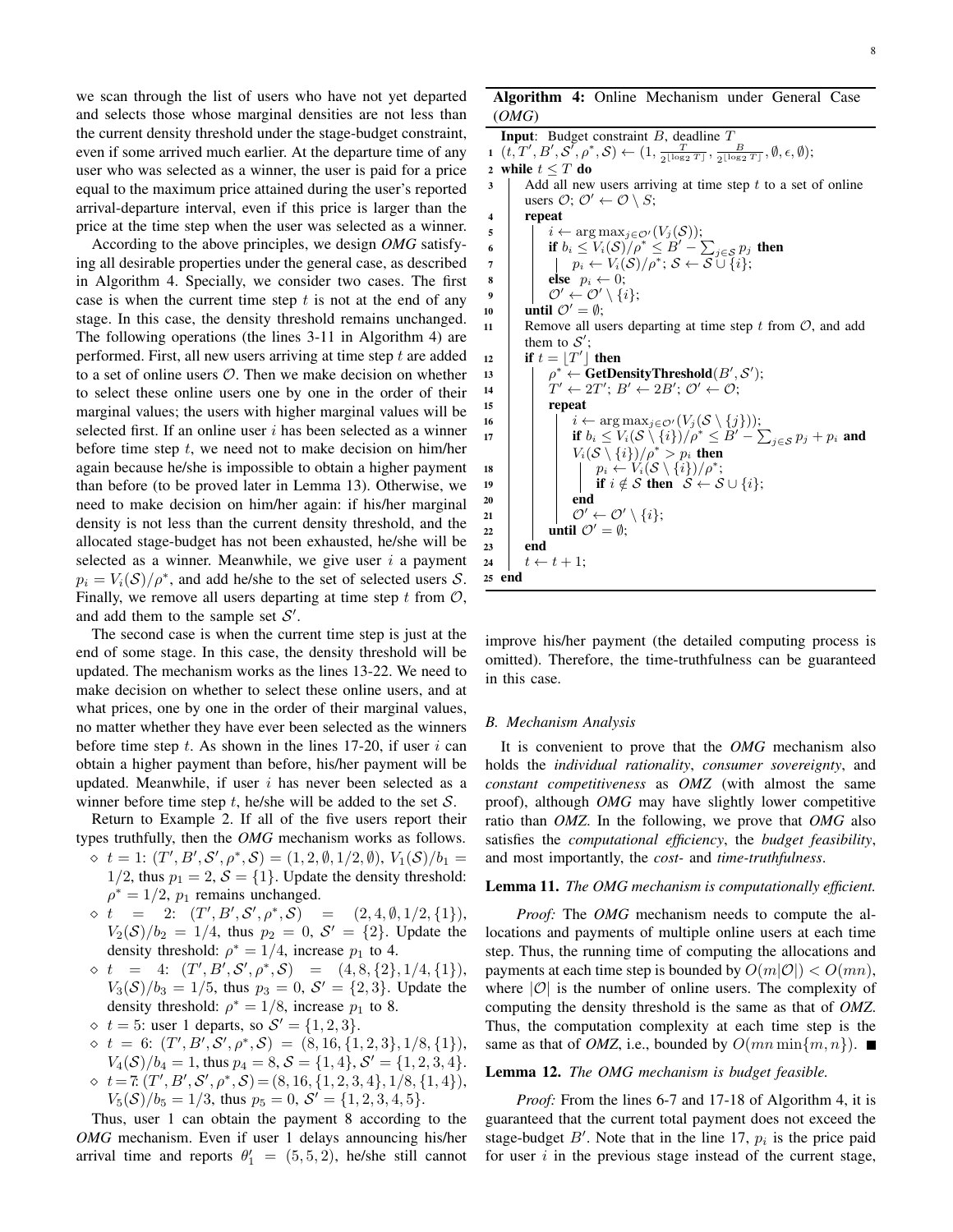so it cannot lead to the overrun of the current stage-budget. Thus every stage is budget feasible, and when the deadline *T* arrives, the total payment does not exceed *B*.

## Lemma 13. *The OMG mechanism is cost- and time-truthful.*

The proof of Lemma 13 is given in Appendix E.

Theorem 2. *The OMG mechanism satisfies the computational efficiency, individual rationality, budget feasibility, truthfulness, consumer sovereignty, and constant competitiveness under the general case.*

#### V. PERFORMANCE EVALUATION

To evaluate the performance of our online mechanisms, we implemented *OMZ* and *OMG*, and compared them against the following three benchmarks. The first benchmark is the (approximate) *optimal* offline solution which has full knowledge about all users' types. The problem in this scenario is essentially a *budgeted maximum coverage problem*, which is a well-known NP-hard problem. It is known that a greedy algorithm provides a (1 *−* 1*/e*)-approximation solution [27]. The second benchmark is the *proportional share* mechanism in the offline scenario (Algorithm 3). The third benchmark is the *random* mechanism, which adopts a naive strategy, i.e., rewards users based on an uninformed fixed density threshold. The performance metrics include the *running time*, the *crowdsourcer's value* and the *truthfulness*.

#### *A. Simulation Setup*

Simulation Setting 1: First, we consider a Wi-Fi signal sensing application with the same scenario as [28]. As shown in Fig. 3 obtained from the Google Map, the RoI is located at Manhattan, NY, including three avenues of 0.319km length and three streets of 1.135km length. We divide each road in the RoI into discrete PoIs with a uniform spacing of 1m, so the RoI consists of 4353 PoIs  $(m = 4352)$  in total. Without loss of generality, let the coverage requirement of each PoI be 1. We set the deadline (*T*) to 1800s, and vary the budget (*B*) from 100 to 10000 with the increment of 100. Users arrive according to a Poisson process in time with arrival rate *λ*. We vary *λ* from 0.2 to 1 with the increment of 0.2. Whenever a user arrives, he/she is placed at a random location on the roads. In *OMZ* each user has zero arrival-departure interval, and in *OMG* the arrival-departure interval of each user is uniformly distributed over  $[0, 300]$  seconds. The sensing range  $(R)$  of each sensor is set to 7 meters. Each user's cost is uniformly distributed over [1, 10]. The initial density threshold  $(\epsilon)$  of Algorithm 1 and 4 is set to  $1^{\S}$ . As we proved in Lemma 7, when  $\delta = 4$  *OMZ* is *O*(1)-competitive for sufficiently large *ω*. Meanwhile we note that  $\omega$  increases with the number of users who have arrived. Thus, we set  $\delta = 1$  initially, and change it to  $\delta = 4$  once the size of the sample set exceeds a specified threshold. Note that this threshold could be an empirical value, which is decided by when each user's value is a very small fraction of the total value of all users in the sample set. In our simulation, we

 $\frac{6}{6}$  only affects a very small number of users arriving at the first stage, and thus its impacts on the results can be omitted.







Fig. 4. Running Time.

set this threshold to 240, because we observe that each user's value is at most 1*/*100 of the total value when the number of users is larger than 240. For the *random* mechanism, we obtain the average performance of 50 such solutions for evaluations, where in each solution the density threshold was chosen at random from the range of 1 to 29 *¶*.

Simulation Setting 2: Second, we consider a simulation scenario with real human mobility traces collected from KAIST [29]. Altogether 92 daily trajectories with GPS positions are collected by participants (users) in a region of 8000*×*14000m 2 . We divide the region into discrete PoIs with a uniform spacing of 100m. We set the deadline (*T*) to 1800s, and vary the budget (*B*) from 50 to 1000 with the increment of 50. Users arrive according to a Poisson process in time with arrival rate  $\lambda = 0.05$ . Whenever a user arrives, he/she submits a set of tasks (PoIs) according to his/her mobility traces in the future 10 minutes. The sensing range (*R*) of each sensor (user) is set to 50m. We fix the value of *δ* to 4 as the lower-bound. Other parameters are the same to Simulation Setting 1.

Note that all the evaluation results in this section are based on Simulation Setting 1 unless otherwise specified, and Simulation Setting 2 is only used to evaluate crowdsourcer's value. All the simulations were run on a PC with 1.7 GHz CPU and 8 GB memory. Each measurement is averaged over 100 instances.

#### *B. Evaluation Results*

Running Time: Fig. 4 shows the running time of *OMZ* and *OMG*. Specially, Fig. 4(a) plots the running time at different stages while  $\lambda = 0.6$ <sup>||</sup>. Fig. 4(b) plots the running time at the last stage with different arrival rates (*λ*). Both the *OMZ* and *OMG* mechanisms have similar performance while *OMG* outperforms *OMZ* slightly. Note that the size of the sample set increases linearly with the time  $t$  and the arrival rate  $\lambda$ , so

*<sup>¶</sup>*Each user can cover at most 29 PoIs, and his/her bid is at least 1, so his/her marginal density is at most 29.

*<sup>∥</sup>*As we proved in Lemma 2, the computation complexity is dominated by computing the density threshold, so only the running time at the end time of each stage is plotted.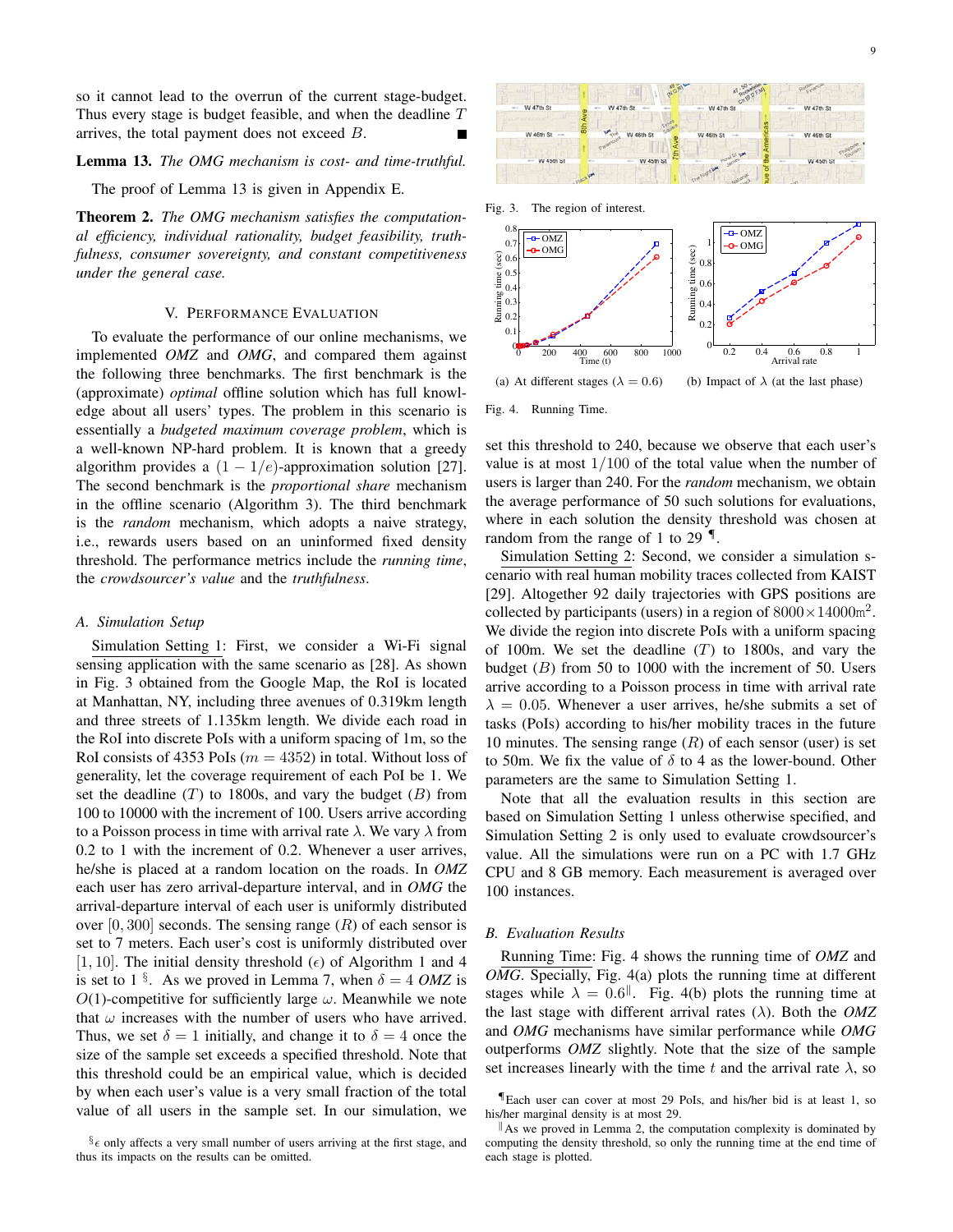

(c) Impact of *B* (Simulation Setting 2)

Fig. 5. Crowdsourcer's value.

Fig. 4 implies the relationship between the running time and the number of users. Thus, from Fig. 4 we can infer that the running time increases linearly with the number of users (*n*), which is consistent with our analysis in Section III-B.

Crowdsourcer's Value: Fig. 5 compares the crowdsourcer's value achieved by *OMZ* and *OMG* against the three benchmarks. In order to investigate the impact of *δ* on *OMZ* and *OMG*, we also provided the simulation results by fixing the value of  $\delta$  to 4 as the lower-bound. From Fig. 5(a) and Fig. 5(c) we can observe that the crowdsourcer obtains higher value when the budget constraint increases. From Fig. 5(b) we can observe that the crowdsourcer obtains higher value when more users participate. The *approximate optimal* mechanism and the *proportional share* mechanism operate in the offline scenario, where the true types or strategies of all users are known a priori, and will therefore always outperform *OMZ* and *OMG*. It is shown that the *proportional share* mechanism sacrifices some value of the crowdsourcer to achieve the costtruthfulness compared with the *approximate optimal* mechanism, and *OMG* also sacrifices some value to achieve the timetruthfulness compared with *OMZ*. We can also observe that both *OMZ* and *OMG* are guaranteed to be within a constant factor of the offline solutions, although the crowdsourcer's value will be reduced to some extent by fixing the value of *δ* without any heuristic method. Specially, although both *OMZ* and *OMG* are only guaranteed to be within a competitive factor of at least 8 of the *proportional share* solution in expectation as we proved in Lemma 7, the simulation results show that this ratio is almost as small as 1.6 for *OMZ* or 2.4 for *OMG* by setting the value of  $\delta$  heuristically. As compared to the *approximate optimal* solution, this ratio is still below 2.2 for **OMIGALIZE THE SURFACE CONSULTER SINCE THE SURFACE OR CALIFORNIA (C) INTERNATIONAL CONSULTER SURFACE OR CALIFORNIA (C) INTERNATIONAL CONSULTER SURFACE OR CALIFORNIA (C) INTERNATIONAL CONSULTER SURFACE OR CALIFORNIA (C) IN** 



(a)(*a*130*,d*130*,c*130)=(269*,*269*,*3) (b)(*a*591*,d*591*,c*591)=(1260*,*1260*,*8)

Fig. 6. Cost-truthfulness of *OMZ*.



Fig. 7. Time-truthfulness of *OMG*.

*OMZ* and *OMG* largely outweigh the *random* mechanism.

Truthfulness: We first verified the cost-truthfulness of *OMZ* by randomly picking two users (ID=130 and ID=591) and allowing them to bid prices that are different from their true costs. We illustrate the results in Fig. 6. As we can see, user 130 achieves his/her optimal utility if he/she bids truthfully  $(b_{130} = c_{130} = 3)$  in Fig. 6(a) and user 591 achieves his/her optimal utility if he/she bids truthfully  $(b_{591} = c_{591} = 8)$  in Fig. 6(b). Then we further verified the time-truthfulness of *OMG* by randomly picking two users (ID=17 and ID=85) and allowing them to report their arrival/departure times that are different from their true arrival/departure times. We illustrate the results in Fig. 7. As shown in Fig.  $7(a)$  and Fig.  $7(b)$ , user 17 achieves his/her optimal utility if he/she reports his/her true arrival and departure times ( $\hat{a}_{17} = a_{17} = 50$ ,  $d_{17} = d_{123} = 50$ . As shown in Fig. 7(c), user 85 achieves his/her optimal utility if he/she reports his/her true arrival time  $(\hat{a}_{85} = a_{85} = 201)$ . Note that reporting any departure time  $(a_{85} \leq \hat{d}_{85} \leq d_{85})$  does not affect the utility of user 85.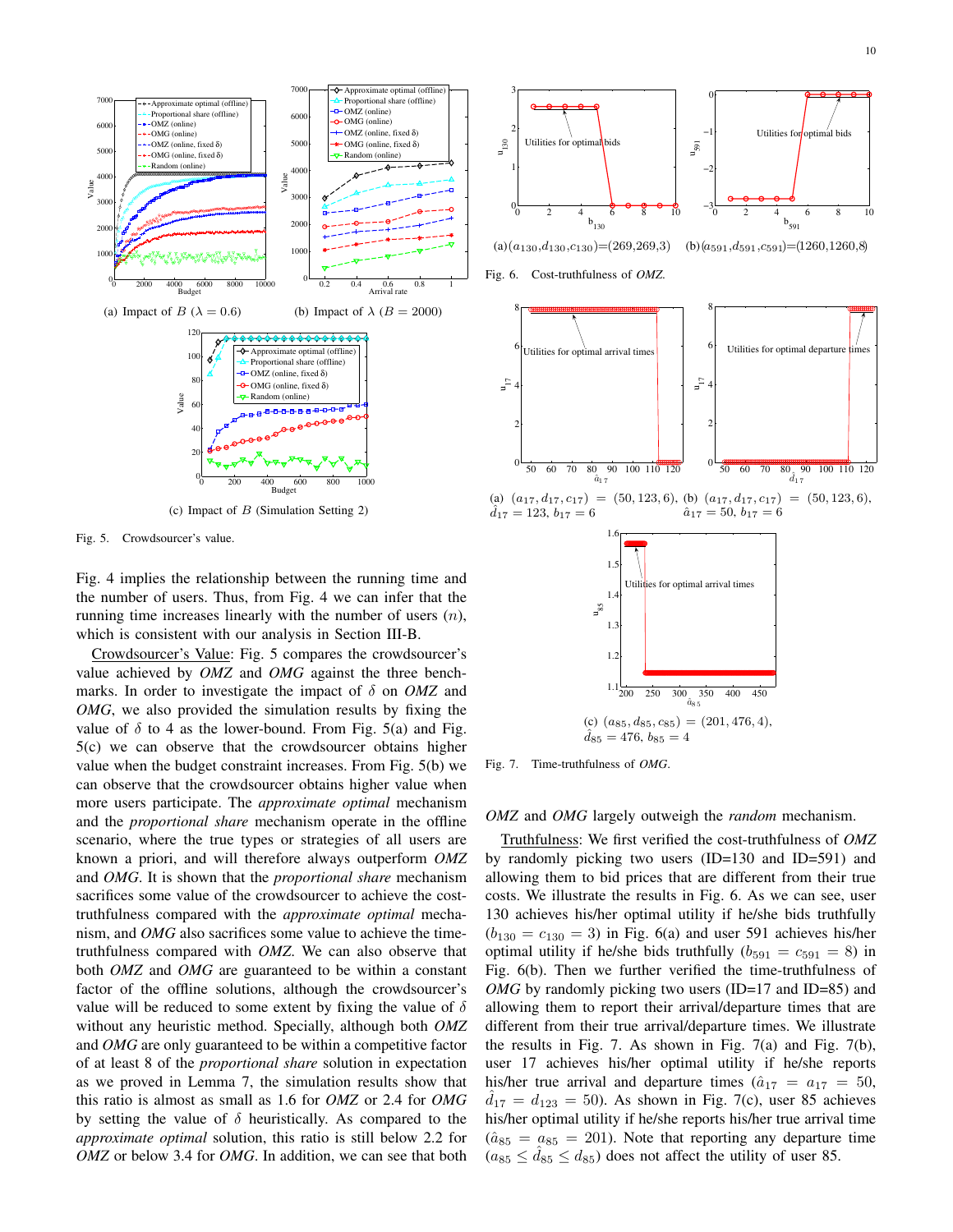## VI. DISCUSSION ON FRUGAL AND PROFIT-MAXIMIZING ONLINE INCENTIVE MECHANISMS

Although this work mainly focuses on the *budget feasible* mechanisms, we would like to emphasize that our main idea and framework can also be applied to design online incentive mechanisms with other objectives such as frugality and profit maximization, while guaranteeing both consumer sovereignty and time-truthfulness that are seldom considered by existing work.

First, we consider the objective of *frugality*, namely that the crowdsourcer expects to minimize the total payment while obtaining the specific value of services Ψ. Based on our system model, it can be expressed as follows.

**Minimize** 
$$
\sum_{i \in S} p_i
$$
 **subject to** 
$$
V(S) \geq \Psi.
$$

Similarly, the frugal online incentive mechanisms should satisfy the *computational efficiency*, *individual rationality*, *truthfulness*, *consumer sovereignty*, and two other properties that are different from budget feasible mechanisms, namely the *task completeness* and *constant frugality*. The *task completeness* means that the crowdsourcer can obtain the specific value of services, and the *constant frugality* means that the total payment made by the crowdsourcer has a constant approximate ratio compared to the minimal cost required for obtaining the specific value in the offline scenario. In order to guarantee the *consumer sovereignty*, we can adopt a multiplestage sampling-accepting process similar to the budget feasible mechanisms. The difference is that each stage *i* is allocated a stage-task  $\Psi' = 2^{i-1} \Psi/2^{\lfloor \log_2 T \rfloor}$ , meaning that at each stage the crowdsourcer should just obtain the value Ψ*′* . In order to satisfy *task completeness* and *constant frugality*, it is intuitive that we can dynamically learn a budget that is enough for allocating users to obtain a specific value of services, then use this budget to compute a threshold by leveraging budget feasible mechanisms, and finally use this threshold for making further decisions. We have used this idea to design constantfrugal mechanisms with a linear value function in our latest work [30]. This idea is also applicable to frugal mechanisms with a submodular value function, but it is still challenging to obtain a satisfactory frugality ratio.

Second, another research line is to design online mechanisms for maximizing the *profit* of the crowdsourcer, namely the value of services minus the total payment, without budget constraint, where the profit function is non-monotone submodular, and can be negative. Followed by this work, another latest work [31] has designed constant-competitive profit-maximizing online incentive mechanisms to satisfy both *consumer sovereignty* and *time-truthfulness* by leveraging similar ideas.

## VII. RELATED WORK

## *A. Mechanism Design for Mobile Crowd Sensing*

Reddy et al. [32] developed recruitment frameworks to enable the crowdsourcer to identify well-suited participants for data collections. However, they focused only on the user selection instead of the incentive mechanism design. At present, there are many studies [10]–[16] on incentive mechanism design for MCS applications in the offline scenario. Generally, two system models are considered: the platform/crowdsourcercentric model where the crowdsourcer provides a fixed reward to participating users, and the user-centric model where users can have their expected prices for the sensing service. For the crowdsourcer-centric model, incentive mechanisms were designed by using a Stackelberg game [12], [13]. The Nash Equilibrium and Stackelberg Equilibrium were computed as the solution, where the costs of all users or their probability distribution was assumed to be known. In contrast, the usercentric model allows that each user has a private cost only known to itself. Danezis et al. [10] developed a sealed-bid second-price auction to estimate the users' value of sensing data with location privacy. Lee and Hoh [11] designed and evaluated a reverse auction based dynamic price incentive mechanism, where users can sell their sensed data to a service provider with users' claimed bids. Jaimes et al. [14] proposed a recurrent reverse auction incentive mechanism with a greedy algorithm that selects a representative subset of the users according to their location given a fixed budget. Yang et al. [13] designed an auction-based incentive mechanism, and proved this mechanism was computationally efficient, individually rational, profitable, and truthful. Feng et al. [15] investigated a more complex auction-based incentive mechanism by considering the crucial dimension of location information when assigning sensing tasks to smartphones. Luo et al. [16] designed a profit-maximizing incentive mechanism based on all-pay auctions. However, all of these studies failed to account for the online arrival of users.

More recently, there are some studies on online mechanism design for crowdsourcing markets [17]–[19]. Singer et al. [17] and Singla et al. [18] presented pricing mechanisms for crowdsourcing markets based on the bidding model and the posted price model respectively. However, they focused only on a simple additive utility function instead of the submodular one. Only Badanidiyuru et al. [19] considered pricing mechanisms for maximizing the submodular utility function. But they mainly focused on the posted price mechanisms, and only a small part of content discusses the bidding mechanisms under the secretary model but not the i.i.d. model. Moreover, they failed to consider the *consumer sovereignty*. In addition, none of the above studies considered the *time-truthfulness*.

#### *B. Online Auctions and Generalized Secretary Problems*

*Online auction* is the essence of many networked markets, in which information about goods, agents, and outcomes is revealed one by one online in a random order, and the agents must make irrevocable decisions without knowing future information. Combining optimal stopping theory with game theory provides us a powerful tool to model the actions of rational agents applying competing stopping rules in an online auction. The theory of *optimal stopping* is concerned with the problem of choosing a time to take a particular action, in order to maximize an expected reward or minimize an expected cost. A classic problem of optimal stopping theory is the *secretary problem*: designing an algorithm for hiring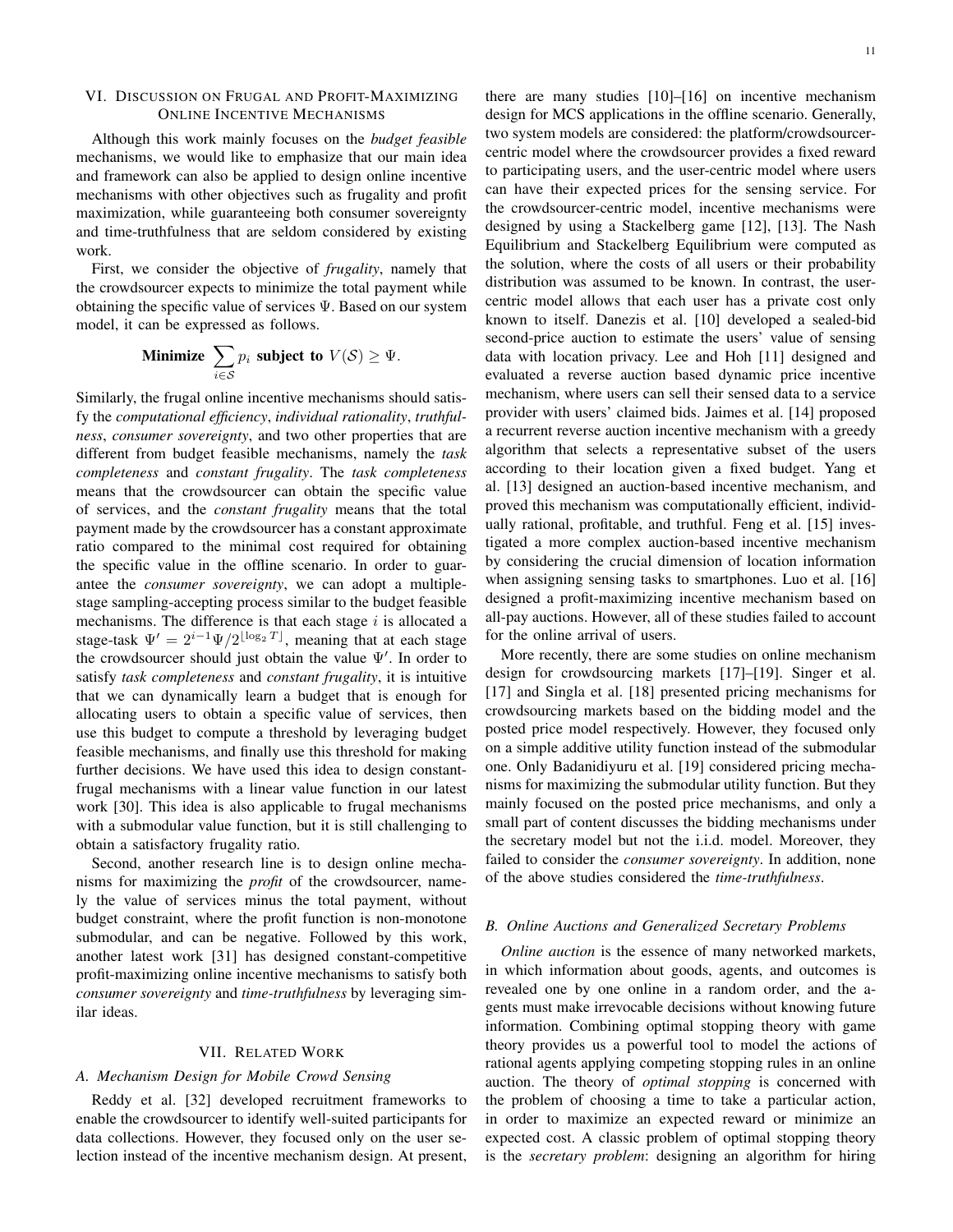one secretary from a pool of *n* applicants arriving online, to maximize the probability of hiring the best secretary. Many variants of the classic secretary problem have been studied in the literature, and the most relevant to this work is the *knapsack secretary problem*, in which each applicant also has a cost and the goal is to maximize performance of the secretarial group as along as the total cost of selected applicants does not exceed a given budget. Babaioff et al. [33] and Bateni et al. [24] respectively presented constant competitive algorithms for the linear knapsack secretary problem in which the objective function is linear, and the *submodular knapsack secretary problem* in which the objective function is submodular. Our problem is similar to the *submodular knapsack secretary problem* in form, but we need to consider two significant properties, the *truthfulness* and the *consumer sovereignty*. Although some solutions ( [21], [22], [34]) of online auctions provided good ideas of designing truthful mechanisms, they cannot be directly applied to the problem setting with submodular value function and budget constraint. Moreover, none of these solutions considered the *consumer sovereignty*.

### VIII. CONCLUSIONS

In this paper, we have designed online incentive mechanisms to motivate mobile users to participate in mobile crowd sensing, which is a new sensing paradigm allowing us to efficiently collect data for numerous novel applications. Compared with existing offline incentive mechanisms, we focus on a more real scenario where users arrive one by one online. We have modeled the problem as an online auction in which the users submit their private types to the crowdsourcer over time, and the crowdsourcer aims at selecting a subset of users before a specified deadline for maximizing the total value of services provided by selected users under a budget constraint. We focus on the monotone submodular value function that can be applied in many realistic scenarios. Two online mechanisms have been designed under different assumptions: *OMZ* can be applied to the zero arrival-departure interval case where the arrival time of each user equals to his/her departure time, and *OMG* can be applied to a more general case. We have proven that our mechanisms satisfy the *computational efficiency*, *individual rationality*, *budget feasibility*, *truthfulness*, *consumer sovereignty* and *constant competitiveness*. Besides, our main idea and framework can also be applied to design online incentive mechanisms with other objectives such as frugality and profit maximization.

#### APPENDIX

## *A. Proof of Lemma 1*

Considering  $V(S) = \sum_{j=1}^{m} \min\{r_j, \sum_{i \in S} v_{i,j}\}\$ , for any  $X \subseteq Y \subseteq \mathcal{U}$  and  $x \in \mathcal{U}\setminus Y$  we have

$$
V(X \cup \{x\}) - V(X) = \sum_{j=1}^{m} \min\{\max\{0, r_j - \sum_{i \in X} v_{i,j}\}, v_{x,j}\}
$$

$$
\geq \sum_{j=1}^{m} \min\{\max\{0, r_j - \sum_{i \in Y} v_{i,j}\}, v_{x,j}\}
$$

$$
= V(Y \cup \{x\}) - V(Y).
$$

Fig. 8. The optimal ratio of  $\mathbb{E}[V(Z'_2)]$  to  $\mathbb{E}[V(Z'_1)]$  by fixing proper  $\delta$  with different values of *ω*.

Moreover, for any  $X \subseteq \mathcal{U}$  and  $x \in \mathcal{U}\setminus X$  we have  $V(X \cup$ *{x}*) − *V*(*X*) ≥ 0. Therefore *V*(*S*) is monotone submodular by Definition 1.

## *B. Proof of Lemma 7*

 $3.93 +$  $3.94$ 3.95  $\delta$ <sub>3.96</sub> $\cdot$ 3.97 3.98 3.99  $4-$ 

We consider two cases according to the total payment to the selected users at the last stage as follows.

Case (a): The total payment to the selected users at the last stage is at least  $\alpha B$ ,  $\alpha \in (0, 1/2]$ . In this case, since each selected user has marginal density at least  $\rho^*$ , so we have that

$$
V(Z'_2) \ge \rho^* \alpha B = \frac{\alpha \rho'_1 B}{\delta} = \frac{2\alpha V(Z'_1)}{\delta}.
$$

Case (b): The total payment to the selected users at the last stage is less than  $\alpha B$ ,  $\alpha \in (0, 1/2]$ . There might be two reasons leading to that users from  $Z_2$  are not selected in  $Z'_2$ . The first case is when the marginal densities of some users from  $Z_2$  are less than  $\rho^*$ , and thus we do not select them. Even if these users are all in  $Z_2$ , their expected total payment is at most *B/*2. Because of submodularity, the expected total loss due to these missed users is at most

$$
\rho^* \cdot \frac{B}{2} = \frac{\rho'_1 B}{2\delta} = \frac{V(Z'_1)}{\delta}.
$$

The other case is when there is not enough budget to pay for some users whose marginal densities are not less than  $\rho^*$ . It means that the payment for such a user (for example, user *i*) is larger than  $(1/2 - \alpha)B$ , i.e.,  $V_i(\mathcal{S})/\rho^* > (1/2 - \alpha)B$ ; otherwise adding this user to  $Z'_2$  will not lead to that the total payment for  $Z'_2$  exceeds the stage-budget  $B/2$ . Because  $\mathbb{E}[\rho'_1] \geq \rho$ , we have that

$$
\mathbb{E}[V_i(\mathcal{S})] > \mathbb{E}[\rho^*] \cdot (\frac{1}{2} - \alpha)B = \frac{(1 - 2\alpha)\mathbb{E}[\rho'_1]B}{2\delta} \ge \frac{(1 - 2\alpha)\rho B}{2\delta}.
$$

Because the expected total payment to all users in  $Z_2$  is at most *B/*2, there cannot be more than  $\left(\frac{\delta}{1-2\alpha} - 1\right)$  such users in  $Z_2$ . Since the value of each user is at most  $V(Z)/\omega$ , the expected total loss due to these missed users is at most  $\left(\frac{\delta}{1-2\alpha}-1\right) V(Z)$  $1$ *)* $V(Z)/\omega$ . Therefore, we have that

$$
\mathbb{E}[V(Z_2')] \geq \mathbb{E}[V(Z_2)] - \left(\frac{\delta}{1-2\alpha} - 1\right)\frac{V(Z)}{\omega} - \frac{\mathbb{E}[V(Z_1')]}{\delta}
$$
  
\n
$$
\geq \frac{V(Z)}{2} - \left(\frac{\delta}{1-2\alpha} - 1\right)\frac{V(Z)}{\omega} - \frac{\mathbb{E}[V(Z_1')]}{\delta}
$$
  
\n
$$
\geq \left[\frac{1}{2} - \left(\frac{\delta}{1-2\alpha} - 1\right)\frac{1}{\omega} - \frac{1}{\delta}\right] \mathbb{E}[V(Z_1')].
$$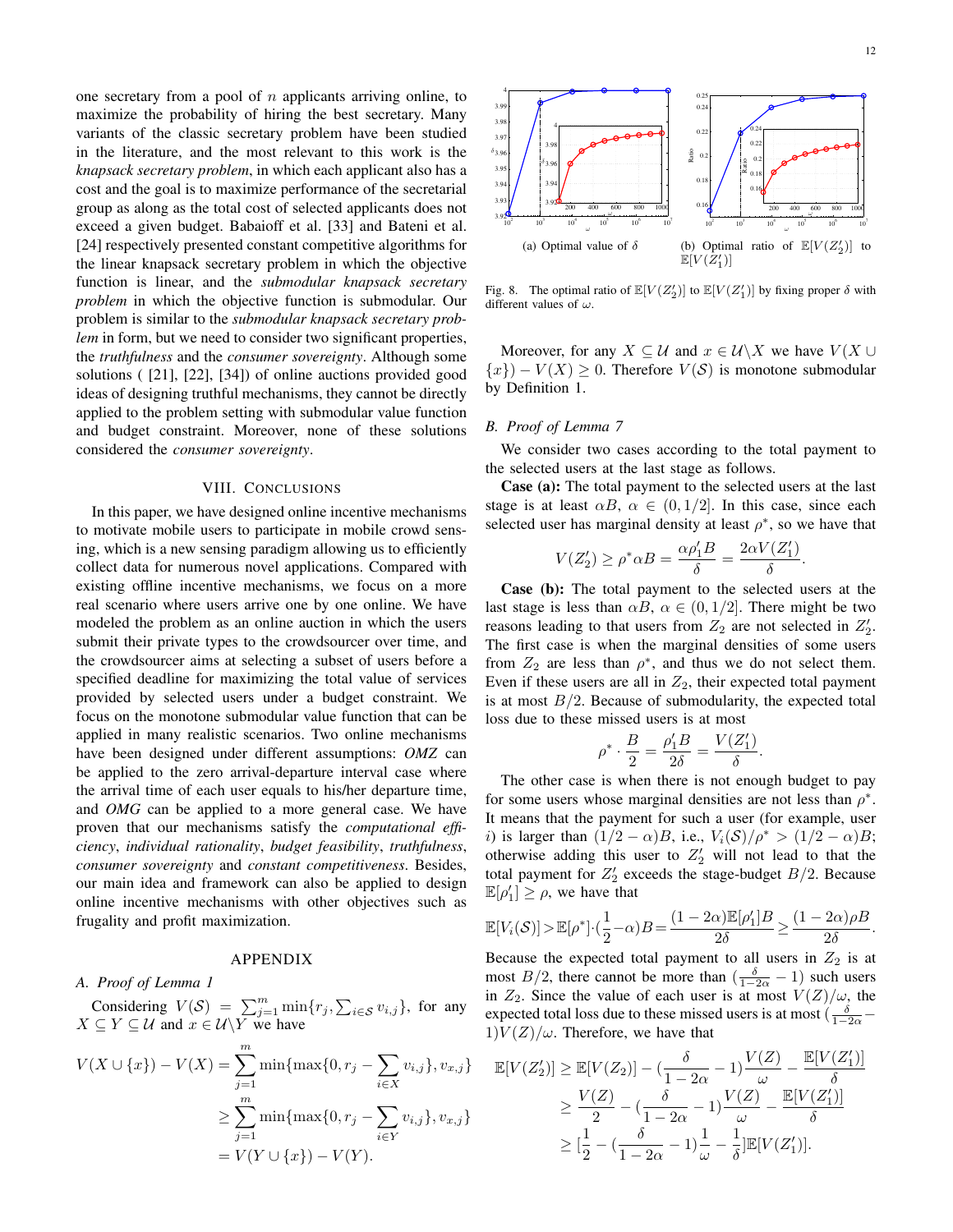Considering both of case (a) and (b), the ratio of  $\mathbb{E}[V(Z_2')]$ to  $\mathbb{E}[V(Z_1')]$  will be at least  $2\alpha/\delta$ , if it satisfies that

$$
\frac{1}{2} - \left(\frac{\delta}{1 - 2\alpha} - 1\right)\frac{1}{\omega} - \frac{1}{\delta} = \frac{2\alpha}{\delta}.
$$
 (1)

Therefore, for a specific parameter  $\omega$ , we can obtain the optimal ratio of  $\mathbb{E}[V(Z_2')]$  to  $\mathbb{E}[V(Z_1')]$  by solving the following optimization problem:

Maximize 
$$
\frac{2\alpha}{\delta}
$$
 subject to Eq. (1) and  $\alpha \in (0, 1/2]$ .

When  $\omega$  is sufficiently large (at least 12), we can obtain a constant ratio of  $\mathbb{E}[V(Z_2')]$  to  $\mathbb{E}[V(Z_1')]$ . Fig. 8 illustrates the optimal ratios that can be obtained by fixing proper  $\delta$  when different values of *ω* are set. As *ω* becomes larger, a higher ratio can be obtained. More importantly, both the optimal ratio of  $\mathbb{E}[V(Z'_2)]$  to  $\mathbb{E}[V(Z'_1)]$  and the optimal value of  $\delta$  converges fast as  $\omega$  increases. Specially, the optimal ratio approaches  $1/4$ as  $\omega \to \infty$  and  $\delta \to 4$ .

## *C. Proof of Lemma 9*

Assume that the set of selected users computed with the budget  $B'/2$  is  $S_l = \{1, 2, \ldots, l\}$ , and the set of selected users computed with the budget *B<sup>'</sup>* is  $S_k = \{1, 2, \ldots, k\}$ . Then, users can be sorted according to their increasing marginal densities as follows:

$$
\frac{V_1(\mathcal{S}_0)}{b_1} \ge \frac{V_2(\mathcal{S}_1)}{b_2} \ge \dots \ge \frac{V_l(\mathcal{S}_{l-1})}{b_l} \ge \frac{2V(\mathcal{S}_l)}{B'} \ge \frac{V_{l+1}(\mathcal{S}_l)}{b_{l+1}} \ge \dots \ge \frac{V_k(\mathcal{S}_{k-1})}{b_k} \ge \frac{V(\mathcal{S}_k)}{B'} \ge \frac{V_{k+1}(\mathcal{S}_k)}{b_{k+1}} \ge \dots \ge \frac{V_{|\mathcal{S}'|}(\mathcal{S}_{|\mathcal{S}'|-1})}{b_{|\mathcal{S}'|}}.
$$

Thus, it can be easily derived that:  $V(S_l) \geq V(S_k)/2$ .

#### *D. Proof of Lemma 10*

We consider two cases according to the total payment to the selected users at the last stage as follows.

Case (a): The total payment to the selected users at the last stage is at least  $\alpha B$ ,  $\alpha \in (0, 1/2]$ . In this case, since each selected user has marginal density at least  $\rho^*$ , so we have that

$$
V(Z_2') \ge \rho^* \alpha B = \frac{\alpha \rho_1' B}{\delta} = \frac{2\alpha V(Z_1')}{\delta}.
$$

Case (b): The total payment to the selected users at the last stage is less than  $\alpha B$ ,  $\alpha \in (0, 1/2]$ . There might be two reasons leading to that users from  $Z_2$  are not selected in  $Z'_2$ . The first case is when the marginal densities of some users from  $Z_2$  are less than  $\rho^*$ , and thus we do not select them. Even if these users are all in  $Z_2$ , their total payment is at most *B*. Because of submodularity, the total loss due to these missed users is at most

$$
\rho^* \cdot B = \frac{\rho'_1 B}{\delta} = \frac{2V(Z'_1)}{\delta}
$$

*.*

The other case is when there is not enough budget to pay for some users whose marginal densities are not less than  $\rho^*$ . It means that the payment for such a user (for example, user *i*) is larger than  $(1/2 - \alpha)B$ , i.e.,  $V_i(\mathcal{S})/\rho^* > (1/2 - \alpha)B$ ; otherwise adding this user to  $Z'_2$  will not lead to that the total payment for  $Z'_2$  exceeds the stage-budget  $B/2$ . Because  $\rho'_1$  =  $2V(Z'_1)/B \ge V(Z)/(4B) = \rho/4$ , we have that

$$
V_i(\mathcal{S}) > \rho^* \cdot (\frac{1}{2} - \alpha)B = \frac{(1 - 2\alpha)\rho'_1B}{2\delta} \ge \frac{(1 - 2\alpha)\rho B}{8\delta}.
$$

Because the total payment to all users in  $Z_2$  is at most  $B$ , there cannot be more than  $\left(\frac{8\delta}{1-2\alpha}-1\right)$  such users in  $Z_2$ . Since the value of each user is at most  $V(Z)/\omega$ , the total loss due to these missed users is at most  $\left(\frac{8\delta}{1-2\alpha} - 1\right)V(Z)/\omega$ . Therefore, we have that

$$
V(Z'_2) \ge V(Z_2) - \left(\frac{8\delta}{1 - 2\alpha} - 1\right) \frac{V(Z)}{\omega} - \frac{2V(Z'_1)}{\delta}
$$
  
\n
$$
\ge \frac{V(Z)}{4} - \left(\frac{8\delta}{1 - 2\alpha} - 1\right) \frac{V(Z)}{\omega} - \frac{2V(Z'_1)}{\delta}
$$
  
\n
$$
\ge \left[\frac{1}{4} - \left(\frac{8\delta}{1 - 2\alpha} - 1\right) \frac{1}{\omega} - \frac{2}{\delta}\right] V(Z'_1).
$$

Considering both of case (a) and (b), the ratio of  $V(Z'_2)$  to *V*( $Z'_1$ ) will be at least  $2\alpha/\delta$ , if it satisfies that

$$
\frac{1}{4} - \left(\frac{8\delta}{1 - 2\alpha} - 1\right)\frac{1}{\omega} - \frac{2}{\delta} = \frac{2\alpha}{\delta}.
$$
 (2)

Therefore, for a specific parameter  $\omega$ , we can obtain the optimal ratio of  $V(Z'_2)$  to  $V(Z'_1)$  by solving the following optimization problem:

**Maximize** 
$$
\frac{2\alpha}{\delta}
$$
 subject to Eq. (2) and  $\alpha \in (0, 1/2]$ .

When  $\omega$  is sufficiently large, we can obtain a constant ratio of  $V(Z'_2)$  to  $V(Z'_1)$ . Specially, the optimal ratio approaches  $1/12$  as  $\omega \rightarrow \infty$  and  $\delta \rightarrow 12$ .

## *E. Proof of Lemma 13*

Consider a user *i* with true type  $\theta_i = (a_i, d_i, \Gamma_i, c_i)$ , and reported strategy type  $\hat{\theta}_i = (\hat{a}_i, \hat{d}_i, \Gamma_i, b_i)$ . According to the *OMG* mechanism, at each time step  $t \in [\hat{a_i}, \hat{d_i}]$ , there may be a new decision on whether to accept user *i*, and at what price. For convenience, let  $T'_{t}$ ,  $B'_{t}$ ,  $\rho_{t}^{*}$ , and  $S_{t}$  denote the end time of the current stage, the residual budget, the current density threshold, and the set of selected users respectively at time step *t* and before making decision on user *i*. Let  $\theta_{-i}$  denote the strategy types of all users excluding  $\hat{\theta}_i$ . We first prove the following two propositions.

*Proposition (a): at some time step*  $t \in [\hat{a_i}, \hat{d_i}]$ , fix  $\rho_t^*$  and  $B'$ <sub>*t*</sub>, reporting the true cost is a dominant strategy for user *i*. It can be easily proved since the decision at time step *t* is bid-independent.

*Proposition (b):* fix  $b_i$  and  $\hat{\theta}_{-i}$ , reporting the true ar*rival/departure time is a dominant strategy for user i.* It's because that user *i* is always paid for a price equal to the maximum price attained during his/her reported arrivaldeparture interval. Assume that user *i* can obtain the maximum payment at time step  $t \in [\hat{a}_i, \hat{d}_i]$ . Then reporting an earlier arrival time or a later departure time than *t* does not affect the payment of user *i*. However, if user *i* reports a later arrival time or an earlier departure time than *t*, then he/she will obtain a lower payment.

Based on the proposition (b), it is sufficient to prove this lemma by adding a third proposition: